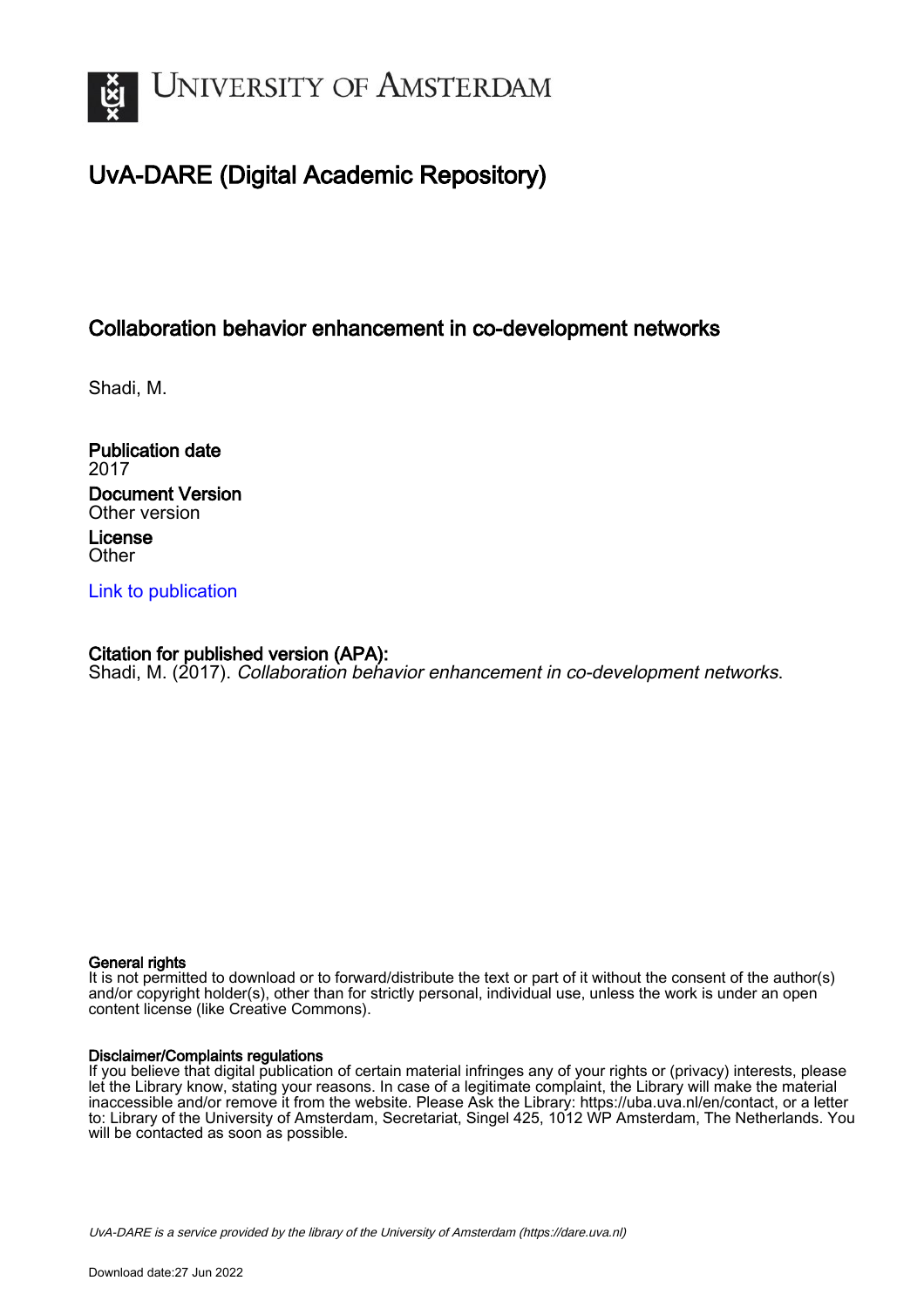## Publication List

- Shadi, M. and Afsarmanesh, H. (2011). Addressing behavior in collaborative networks. In Adaptation and Value Creating Collaborative Networks,  $12^{th}$  IFIP WG 5.5 Working Conference on Virtual Enterprises (PRO-VE) (pp. 263-270). Springer.
- Afsarmanesh, H., Sargolzaei, M. and Shadi, M. (2012). A framework for automated service composition in collaborative networks. In Collaborative Networks in the Internet of Services,  $13^{th}$  IFIP WG 5.5 Working Conference on Virtual Enterprises (pp. 63-73). Springer.
- Shadi, M. and Afsarmanesh, H. (2013). Behavior modeling in virtual organizations. In Advanced Information Networking and Applications Workshops  $(WAINA)$  (pp. 50-55). IEEE.
- Shadi, M., Afsarmanesh, H. and Dastani, M. M. (2013). Agent behaviour monitoring in virtual organizations. In 22nd International Workshop on Enabling Technologies: Infrastructure for Collaborative Enterprises (WET- $ICE$  (pp. 9-14). IEEE.
- Shadi, M. and Afsarmanesh, H. (2014). Behavioral norms in virtual organizations. In Collaborative Systems for Smart Networked Environments,  $15^{th}$ IFIP WG 5.5 Working Conference on Virtual Enterprises (PRO-VE) (pp. 48-59). Springer.
- Afsarmanesh, H., Sargolzaei, M. and Shadi, M. (2015). Semi-automated software service integration in virtual organisations. Enterprise Information Systems, Taylor&Francis, 9(5-6), pp.528-555.
- Afsarmanesh, H. and Shadi, M. (2015). Bayesian Network-Based Risk Prediction in Virtual Organizations. In Risks and Resilience of Collaborative Networks, 16th IFIP WG 5.5 Working Conference on Virtual Enterprises, (pp. 39-52). Springer.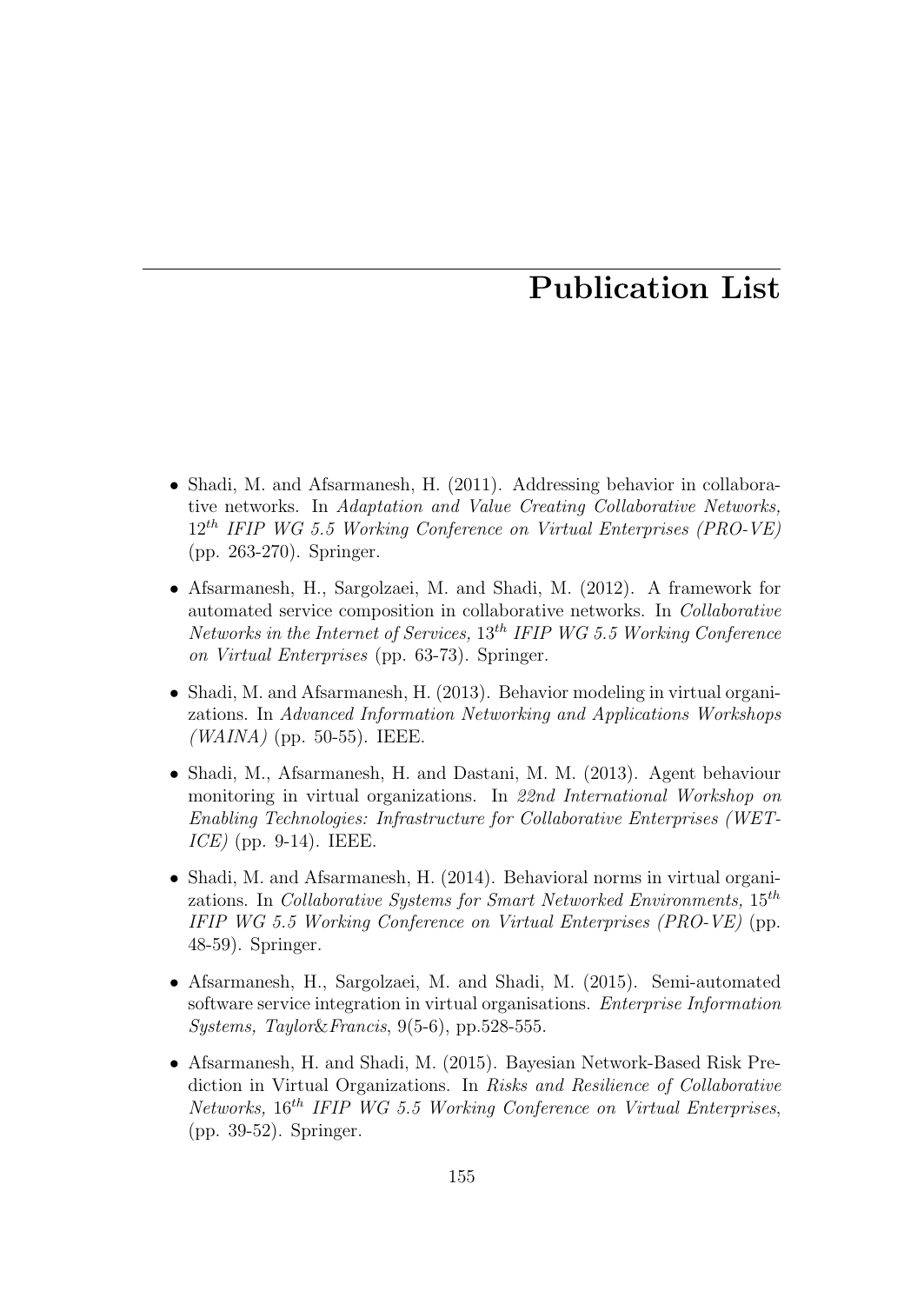- Shadi, M., Afsarmanesh, H. and Dastani, M. M. Virtual Organization Supervisory Tool (VOSAT). Submitted to International Journal of Networking and Virtual Organisations, Inderscience Publishers.
- Shadi, M. and Afsarmanesh, H. Task Failure and Risk Analysis in Virtual Organizations. Submitted to International Journal of Cooperative Information Systems, World Scientific Publishing.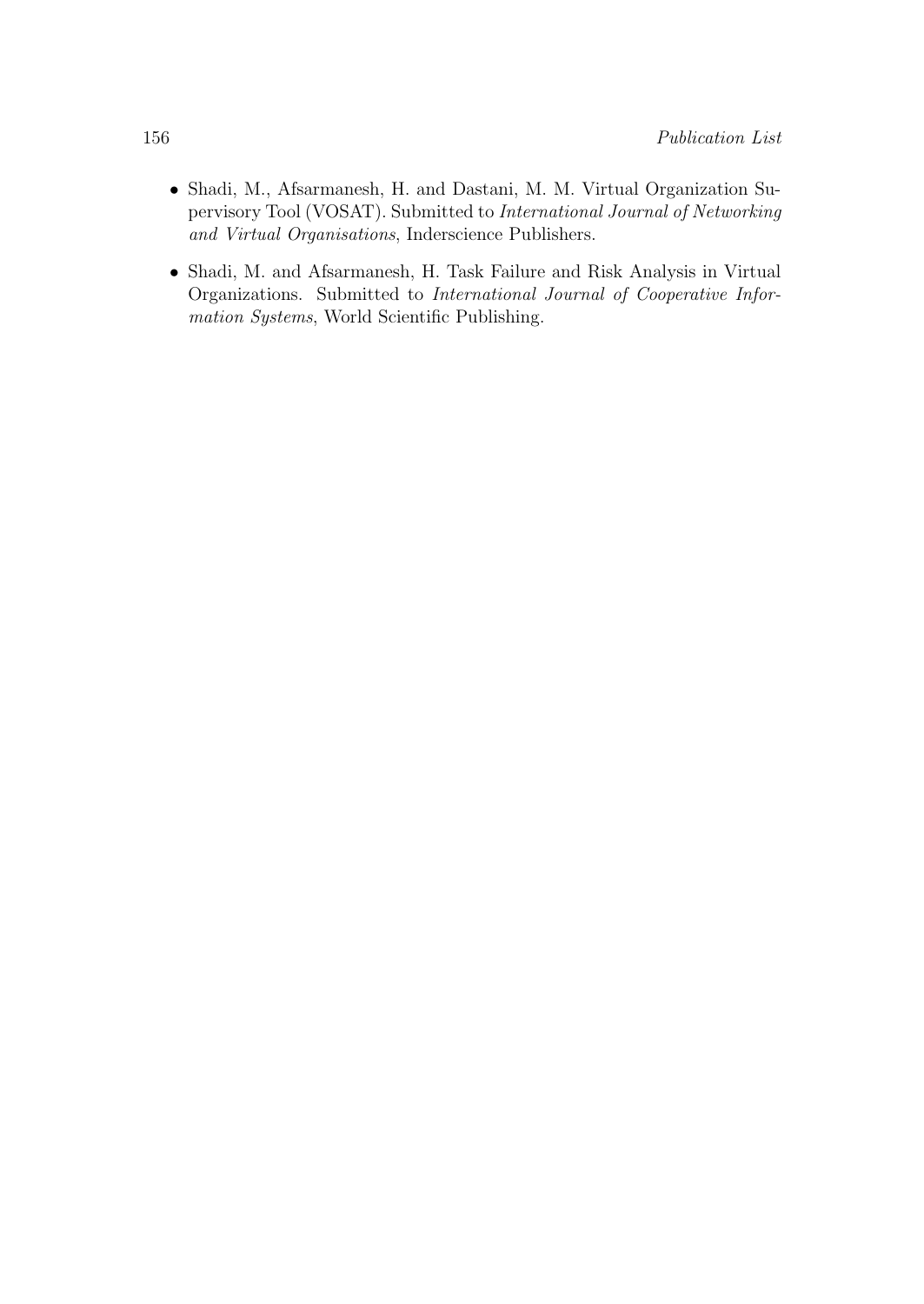## Bibliography

- [1] Adal, A. and Dastani, M. (2010). An interpreter for organization oriented programming language (2opl), (master's thesis). [http://www.cs.uu.](http://www.cs.uu.nl/education/scripties/pdf.php?SID=INF/SCR-2010-008) [nl/education/scripties/pdf.php?SID=INF/SCR-2010-008](http://www.cs.uu.nl/education/scripties/pdf.php?SID=INF/SCR-2010-008).
- [2] Afsarmanesh, H. and Camarinha-Matos, L. M. (2005). A framework for management of virtual organization breeding environments. In Collaborative Networks and Their Breeding Environments, 6th IFIP Working Conference on Virtual Enterprises, pages 35–48. Springer.
- [3] Afsarmanesh, H. and Camarinha-Matos, L. M. (2009). On the classification and management of virtual organisation breeding environments. International Journal of Information Technology and Management, Inderscience Publishers, 8(3):234–259.
- [4] Afsarmanesh, H. and Ermilova, E. (2010). The management of ontologies in the vo breeding environments domain. International Journal of Services and Operations Management, Inderscience Publishers, 6(3):257–292.
- [5] Afsarmanesh, H., Sargolzaei, M., and Shadi, M. (2012). A framework for automated service composition in collaborative networks. In Collaborative Networks in the Internet of Services, 13th IFIP WG 5.5 Working Conference on Virtual Enterprises, pages 63–73. Springer.
- [6] Afsarmanesh, H., Sargolzaei, M., and Shadi, M. (2015). Semi-automated software service integration in virtual organisations. Enterprise Information Systems, Taylor & Francis, 9(5-6):528–555.
- [7] Afsarmanesh, H. and Shadi, M. (2015). Bayesian network-based risk prediction in virtual organizations. In Risks and Resilience of Collaborative Networks, 16th IFIP WG 5.5 Working Conference on Virtual Enterprises, pages 39–52. Springer.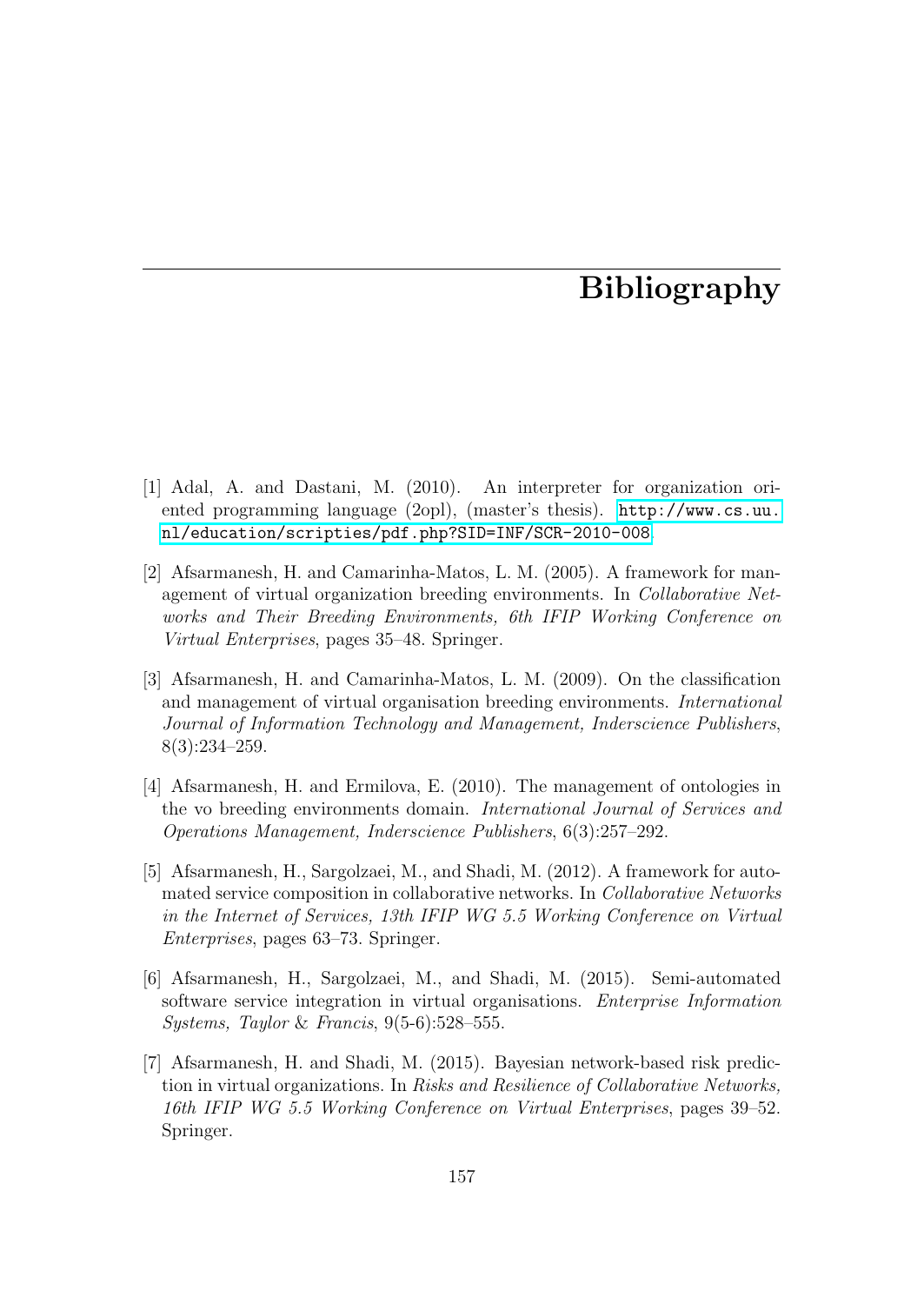- [8] Alawamleh, M. and Popplewell, K. (2011). Interpretive structural modelling of risk sources in a virtual organisation. International Journal of Production Research, Taylor & Francis, 49(20):6041–6063.
- [9] Alawamleh, M. and Popplewell, K. (2012). Analysing virtual organisation risk sources: an analytical network process approach. International Journal of Networking and Virtual Organisations, Inderscience Publishers Ltd, 10(1):18– 39.
- [10] Alechina, N., Bassiliades, N., Dastani, M., De Vos, M., Logan, B., Mera, S., Morris-Martin, A., and Schapachnik, F. (2013). Computational models for normative multi-agent systems. Normative Multi-Agent Systems. Schloss Dagstuhl-Leibniz-Zentrum fuer Informatik, pages 71–92.
- [11] Arbab, F., Baier, C., Rutten, J., and SIRJANI, M. (2003). Modeling component connectors in reo by constraint automata. Report-Software engineering. Centrum voor Wiskunde en Informatica, 61(4):1–15.
- [12] Bateman, T. S. and Crant, J. M. (1993). The proactive component of organizational behavior: A measure and correlates. Journal of organizational behavior, Wiley Online Library, 14(2):103–118.
- [13] Bergstra, J. and Burgess, M. (2009). Local and global trust based on the concept of promises. arXiv preprint arXiv:0912.4637.
- [14] Bergstra, J. A. and Burgess, M. (2008). A static theory of promises. arXiv preprint arXiv:0810.3294.
- [15] Boella, G., Hulstijn, J., and Van Der Torre, L. (2005). Virtual organizations as normative multiagent systems. In Proceedings of the 38th Annual Hawaii International Conference on System Sciences, pages 192c–192c. IEEE.
- [16] Bridges, W. (2000). The character of organizations: Using personality type in organization development. Nicholas Brealey Publishing.
- [17] Business-Dictionary (2009). Behavior definition. [http://](http://business-dictionary.com/definition/behavior.html) [business-dictionary.com/definition/behavior.html](http://business-dictionary.com/definition/behavior.html).
- [18] Butler Jr, J. K. and Cantrell, R. S. (1984). A behavioral decision theory approach to modeling dyadic trust in superiors and subordinates. Psychological reports, SAGE Publications, 55(1):19–28.
- [19] Camarinha-Matos, L. M. and Afsarmanesh, H. (2006). Collaborative networks: Value creation in a knowledge society. In Knowledge Enterprise: Intelligent Strategies in Product Design, Manufacturing, and Management: Proceedings of PROLAMAT 2006, IFIP TC5, pages 26–40. Springer.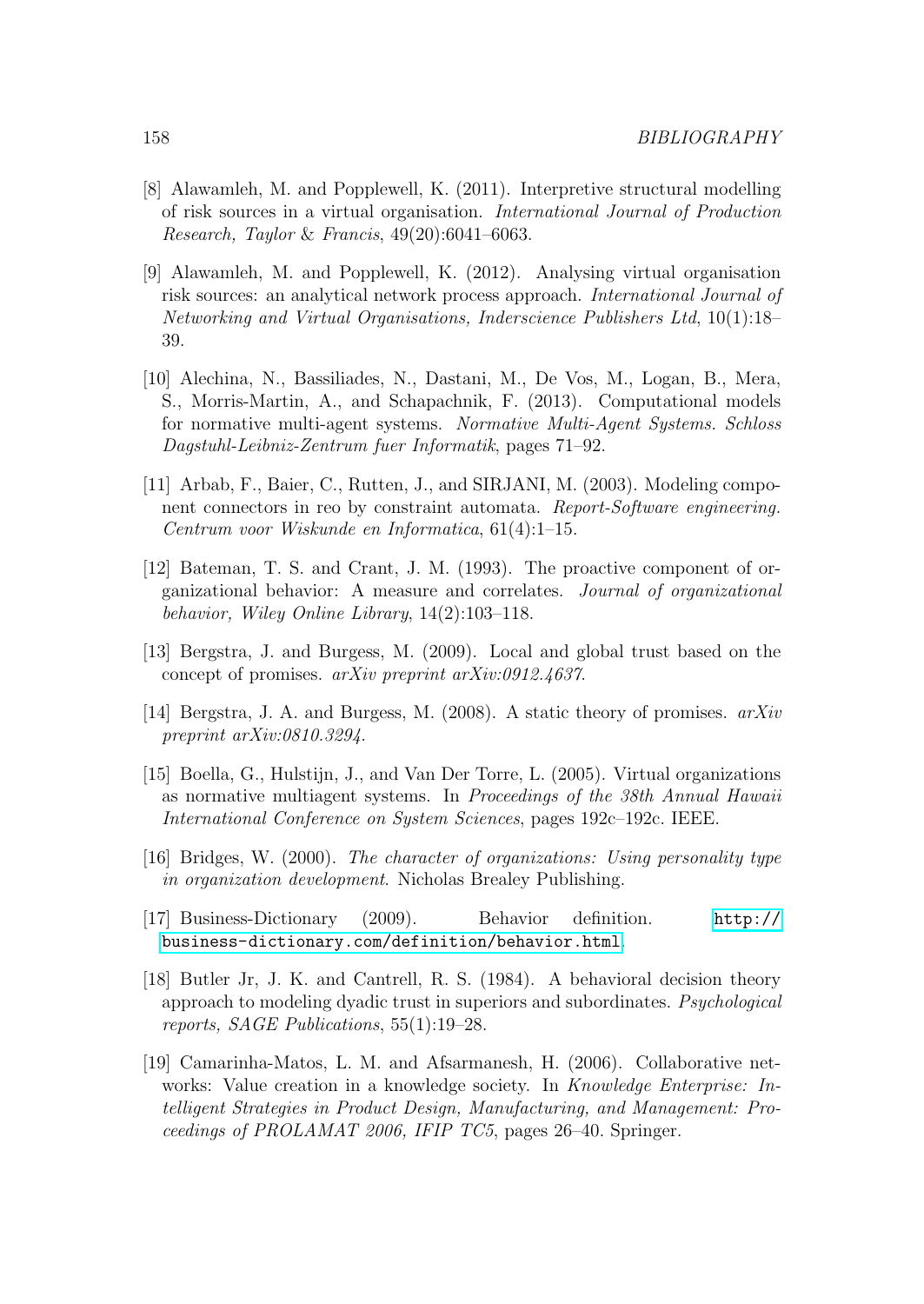- [20] Camarinha-Matos, L. M. and Afsarmanesh, H. (2008). On reference models for collaborative networked organizations. International Journal of Production Research, Taylor & Francis, 46(9):2453–2469.
- [21] Camarinha-Matos, L. M. and Afsarmanesh, H. (2011). Behavioral aspects in collaborative enterprise networks. In 2011 9th IEEE International Conference on Industrial Informatics, pages 12–19. IEEE.
- [22] Camarinha-Matos, L. M., Afsarmanesh, H., Galeano, N., and Molina, A. (2009). Collaborative networked organizations–concepts and practice in manufacturing enterprises. Computers & Industrial Engineering, Elsevier, 57(1):46– 60.
- [23] Camarinha-Matos, L. M., Afsarmanesh, H., Oliveira, A.-I., and Ferrada, F. (2013). Collaborative business services provision. In Proceedings of ICEIS13 15th International Conference on Enterprise Information Systems, pages 380– 390. SciTePress Science and Technology Publications.
- [24] Carassa, A. and Colombetti, M. (2011). Layers of joint commitments in interpersonal communication. In CogSci, pages 1055–1060.
- [25] Cardoso, H. L. and Oliveira, E. (2007). Institutional reality and norms: Specifying and monitoring agent organizations. International Journal of Cooperative Information Systems. World Scientific, 16(01):67–95.
- [26] Cardoso, H. L. and Oliveira, E. (2008). Electronic institutions for b2b: dynamic normative environments. Artificial Intelligence and Law, Springer, 16(1):107–128.
- [27] Castelfranchi, C. (1995). Commitments: From individual intentions to groups and organizations. In ICMAS, volume 95, pages 41–48.
- [28] Celen, A.  $(2014)$ . Comparative analysis of normalization procedures in topsis method: with an application to turkish deposit banking market. Informatica. Vilnius University Institute of Mathematics and Informatics, 25(2):185–208.
- [29] Chang, E., Thomson, P., Dillon, T., and Hussain, F. (2005). The fuzzy and dynamic nature of trust. In International Conference on Trust, Privacy and Security in Digital Business, pages 161–174. Springer.
- [30] Charif, Y., Liu, H., Quiroz, A., and Liu, X. (2012). Automating reusable workflow development from design to instantiation. In 2012 IEEE Eighth World Congress on Services, pages 369–376. IEEE.
- [31] Chun, R. (2005). Ethical character and virtue of organizations: An empirical assessment and strategic implications. Journal of Business Ethics, Springer, 57(3):269–284.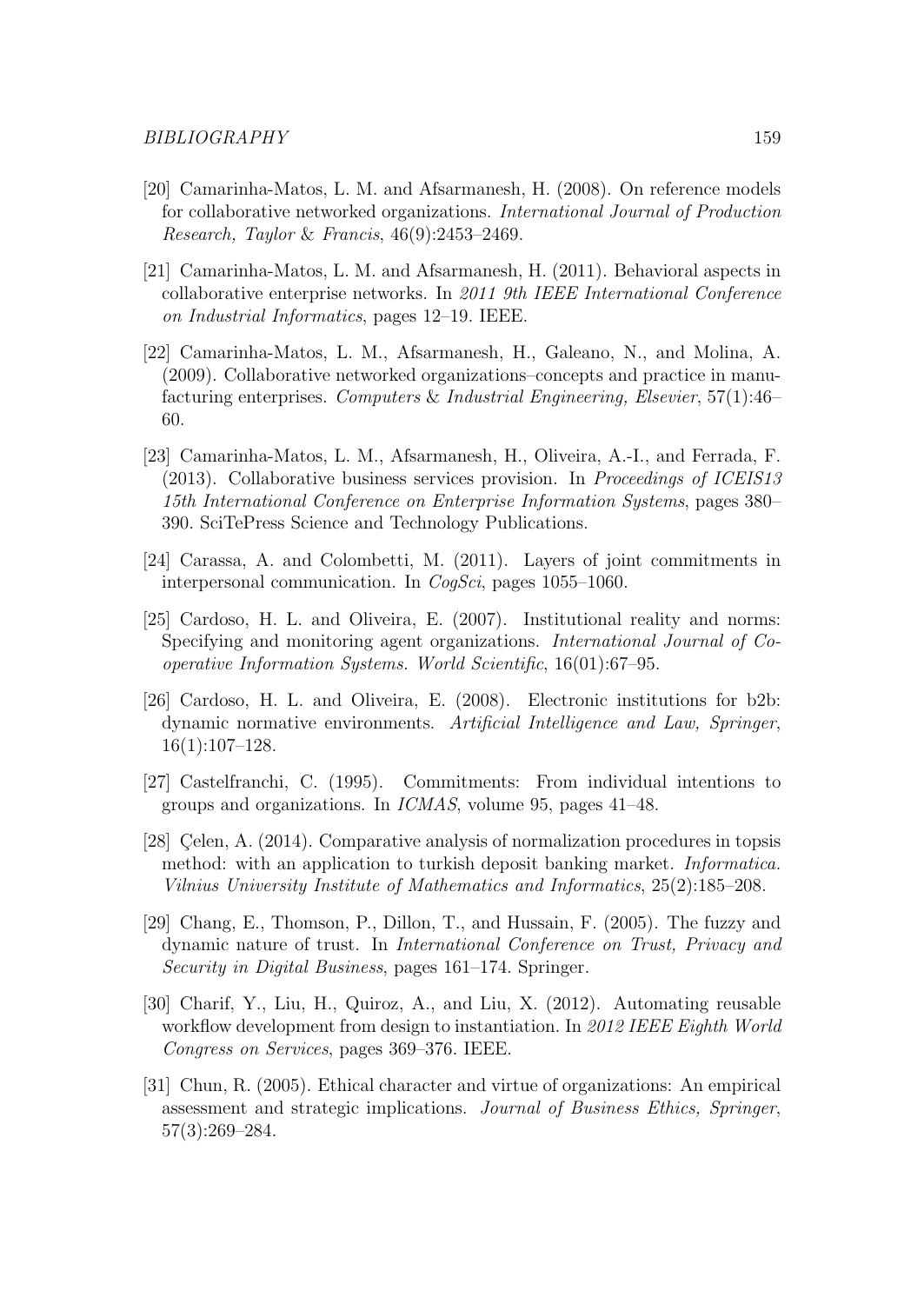- [32] Daigneau, R. (2011). Service Design Patterns: fundamental design solutions for SOAP/WSDL and restful Web Services. Addison-Wesley.
- [33] Dastani, M., Grossi, D., Meyer, J.-J. C., and Tinnemeier, N. (2009). Normative multi-agent programs and their logics. In Knowledge Representation for Agents and Multi-Agent Systems, pages 16–31. Springer.
- [34] Dictionary, P. (2009). Behavior definition. [http://](http://dictionary-psychology.com/index.php?a=term) [dictionary-psychology.com/index.php?a=term](http://dictionary-psychology.com/index.php?a=term).
- [35] Dignum, F., Broersen, J., Dignum, V., and Meyer, J.-J. (2004). Meeting the deadline: Why, when and how. In International Workshop on Formal Approaches to Agent-Based Systems, pages 30–40. Springer.
- [36] Dignum, V. and Dignum, F. (2001). Modelling agent societies: Co-ordination frameworks and institutions. In Portuguese Conference on Artificial Intelligence, pages 191–204. Springer.
- [37] Ding, X. (2015). Research on the application of hierarchical analysis improved algorithm in professional warning based on weighted average and fuzzy mathematics. Evaluation,  $8(10)$ .
- [38] Dunin-Keplicz, B. and Verbrugge, R. (2003a). Calibrating collective commitments. In International Central and Eastern European Conference on Multi-Agent Systems, pages 73–83. Springer.
- [39] Dunin-Keplicz, B. and Verbrugge, R. (2003b). Evolution of collective commitment during teamwork. Fundamenta Informaticae, IOS Press, 56(4):329– 371.
- [40] Ericson, C. A. and Ll, C. (1999). Fault tree analysis. In System Safety Conference, Orlando, Florida, pages 1–9.
- [41] Ermilova, E. and Afsarmanesh, H. (2007). Modeling and management of profiles and competencies in vbes. Journal of Intelligent Manufacturing, Springer, 18(5):561–586.
- [42] Ernst, D. and Bamford, J. (2005). Your alliances are too stable. Harvard Business Review, 83(6):133–141.
- [43] Esteva, M., Rosell, B., Rodriguez-Aguilar, J. A., and Arcos, J. L. (2004). Ameli: An agent-based middleware for electronic institutions. In *Proceedings* of the Third International Joint Conference on Autonomous Agents and Multiagent Systems-Volume 1, pages 236–243. IEEE Computer Society.
- [44] Fenton, N. (2009). Tutorial on bayesian nets and probability. [https://www.](https://www.eecs.qmul.ac.uk/~norman/BBNs/BBNs.htm) [eecs.qmul.ac.uk/~norman/BBNs/BBNs.htm](https://www.eecs.qmul.ac.uk/~norman/BBNs/BBNs.htm).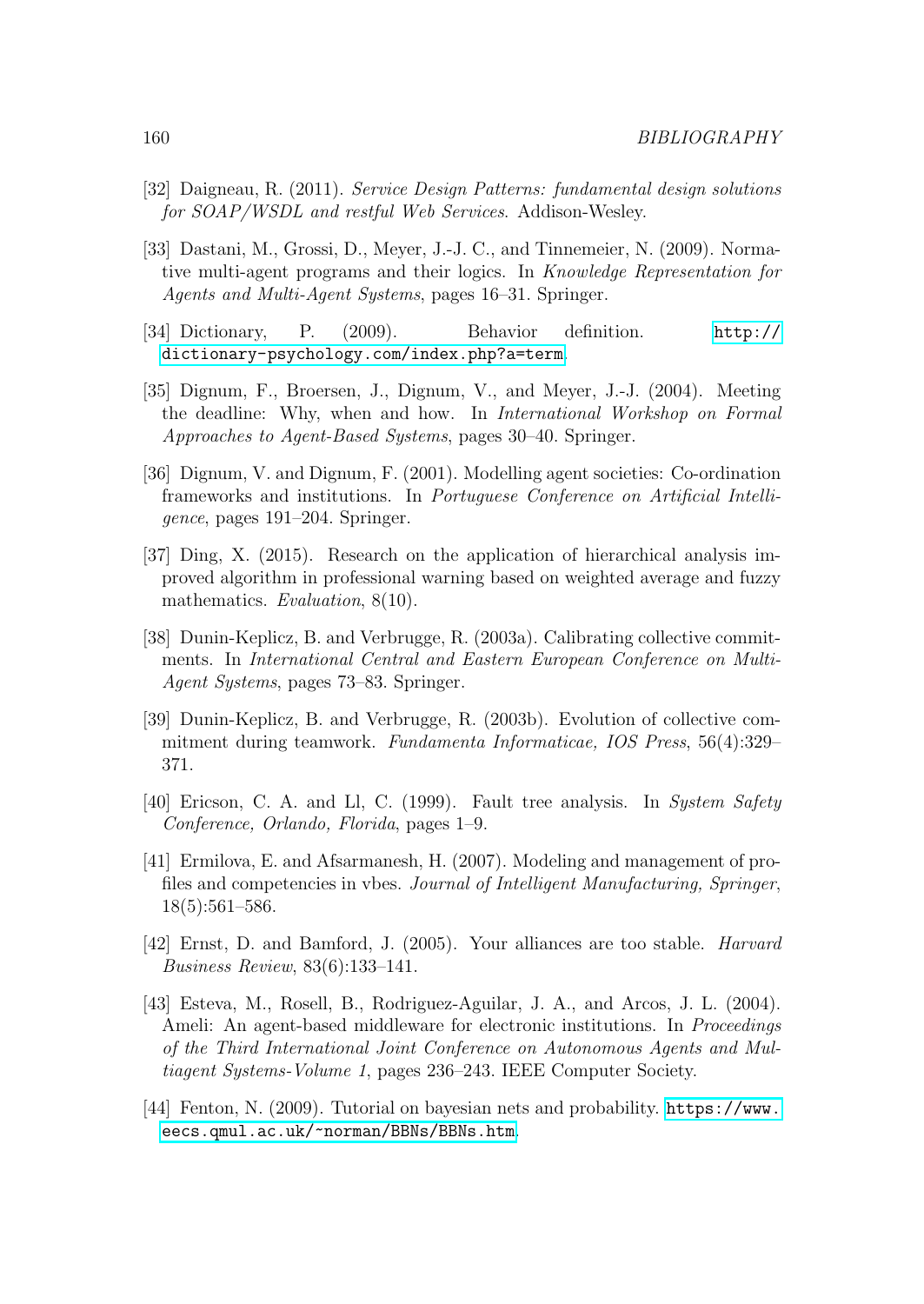- [45] Fornara, N. and Colombetti, M. (2008). Specifying and enforcing norms in artificial institutions. In Declarative Agent Languages and Technologies IX, International Workshop on Declarative Agent Languages and Technologies, pages 1–17. Springer.
- [46] Fredrickson, B. L. (2003). The value of positive emotions. American scientist, 91(4):330–335.
- [47] Grefen, P., Aberer, K., Hoffner, Y., and Ludwig, H. (2000). Crossflow: Crossorganizational workflow management in dynamic virtual enterprises. Computer Systems Science & Engineering. CRL Publishing Ltd, 1(LSIR-ARTICLE-2000- 001):277–290.
- [48] Griffiths, N., Chao, K.-M., and Younas, M. (2006). Fuzzy trust for peer-topeer systems. In 26th IEEE International Conference on Distributed Computing Systems Workshops (ICDCSW'06), pages 73–73. IEEE.
- [49] Guidara, I., Chaari, T., Fakhfakh, K., and Jmaiel, M. (2012). A comprehensive survey on intra and inter organizational agreements. In Enabling Technologies: Infrastructure for Collaborative Enterprises (WETICE), 2012 IEEE 21st International Workshop on, pages 411–416. IEEE.
- [50] Hang, C.-W., Wang, Y., and Singh, M. P. (2008). An adaptive probabilistic trust model and its evaluation. In Proceedings of the 7th international joint conference on Autonomous agents and multiagent systems-Volume 3, pages 1485–1488. International Foundation for Autonomous Agents and Multiagent Systems.
- [51] Harris, H. (2001). Content analysis of secondary data: A study of courage in managerial decision making. Journal of Business Ethics, Springer, 34(3- 4):191–208.
- [52] Hovmand, P. S., Pugesek, B., Tomer, A., and von Eye, A. (2003). Analyzing dynamic systems: a comparison of structural equation modeling and system dynamics modeling. Structural equation modeling: applications in ecological and evolutionary biology, Cambridge University Press, pages 212–234.
- [53] Jarimo, T. and Salo, A. (2009). Multicriteria partner selection in virtual organizations with transportation costs and other network interdependencies. IEEE Transactions on Systems, Man, and Cybernetics, Part C (Applications and Reviews). IEEE, 39(1):124–129.
- [54] Jensen, F. V. (1996). Bayesian networks basics. AISB quarterly, pages 9–22.
- [55] Jiang, J. (2013). Opera+: a model for context-aware organizational interactions in virtual organizations. In Proceedings of the 2013 international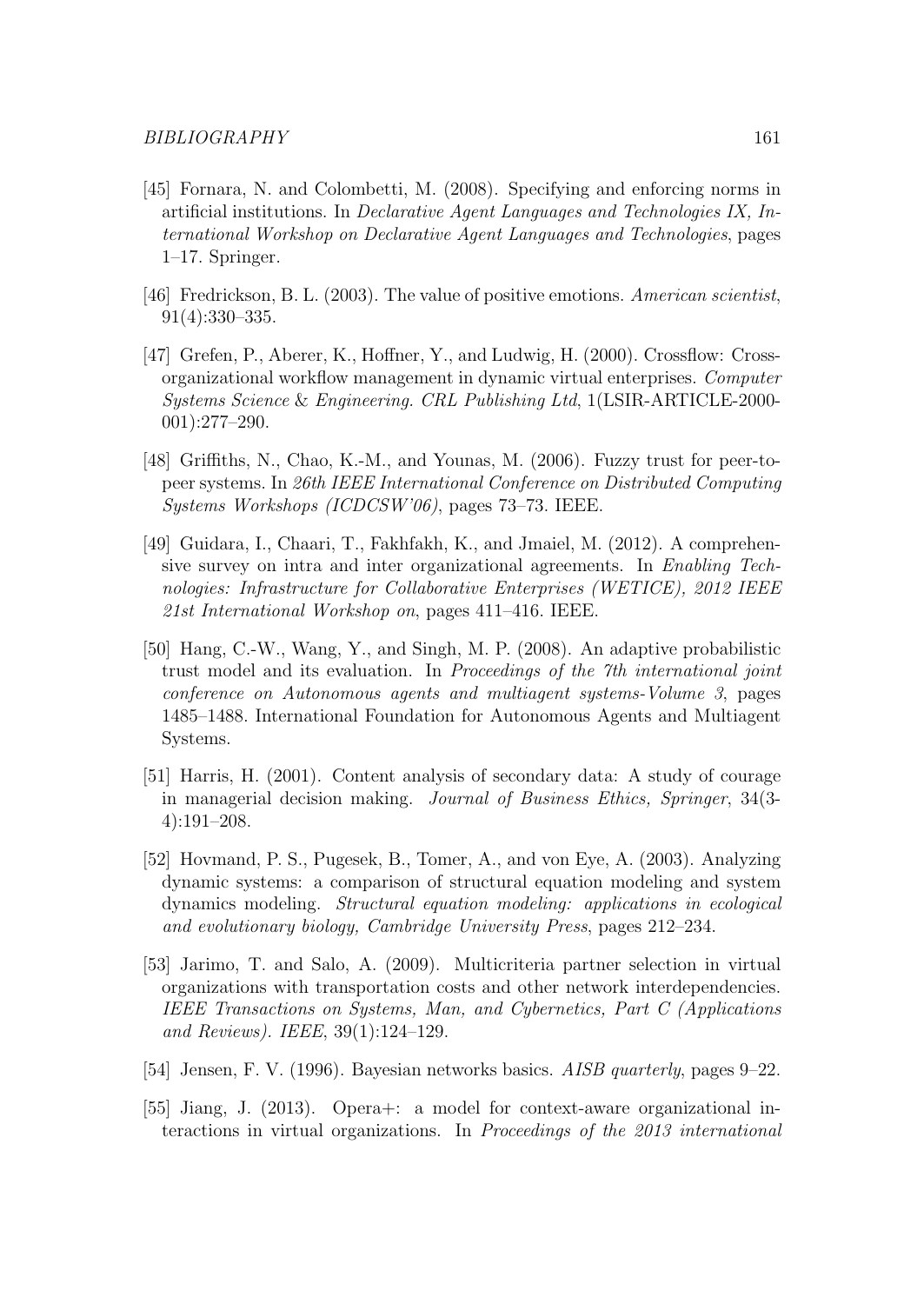conference on Autonomous agents and multi-agent systems, pages 1435–1436. International Foundation for Autonomous Agents and Multiagent Systems.

- [56] Junior, O. C. A., Rabelo, R. J., Vieira, R. G., and Fiorese, A. (2013). A risk analysis method for selecting logistic partners to compose virtual organizations. In Working Conference on Virtual Enterprises, pages 527–539. Springer.
- [57] Jüttner, U., Peck, H., and Christopher, M. (2003). Supply chain risk management: outlining an agenda for future research. International Journal of Logistics: Research and Applications. Taylor & Francis, 6(4):197–210.
- [58] Kalia, A. K., Zhang, Z., and Singh, M. P. (2013). Trustworthy decision making via commitments. In Proceedings of the 15th AAMAS Workshop on Trust in Agent Societies (Trust), pages 24–35.
- [59] Karangelen, N. E. and Hoang, N. (1994). Representing system behavior in design and analysis of large complex real-time systems. In Parallel and Distributed Real-Time Systems, 1994. Proceedings of the Second Workshop on, pages 154–159. IEEE.
- [60] Kirkwood, C. W. (1998). System dynamics methods: A quick introduction. Ventana System Inc. College of Business Arizona State University USA.
- [61] Lavrac, N., Ljubic, P., Urbancic, T., Papa, G., Jermol, M., and Bollhalter, S. (2007). Trust modeling for networked organizations using reputation and collaboration estimates. IEEE Transactions on Systems, Man, and Cybernetics, Part C (Applications and Reviews), IEEE, 37(3):429-439.
- [62] Ludwig, H., Keller, A., Dan, A., King, R. P., and Franck, R. (2003). Web service level agreement (wsla) language specification. IBM Corporation, pages 815–824.
- [63] Ma, S., He, J., Gao, F., and Xu, J. (2010). A trust quantification algorithm based on fuzzy comprehensive evaluation. In Intelligence Information Processing and Trusted Computing (IPTC), 2010 International Symposium on, pages 196–199. IEEE.
- [64] Ma, S., He, J., and Shuai, X. (2011). Application of fuzzy comprehensive evaluation method in trust quantification. International Journal of Computational Intelligence Systems, Taylor & Francis, 4(5):768–776.
- [65] Marsh, S. and Dibben, M. R. (2005). Trust, untrust, distrust and mistrust– an exploration of the dark (er) side. In International Conference on Trust Management, pages 17–33. Springer.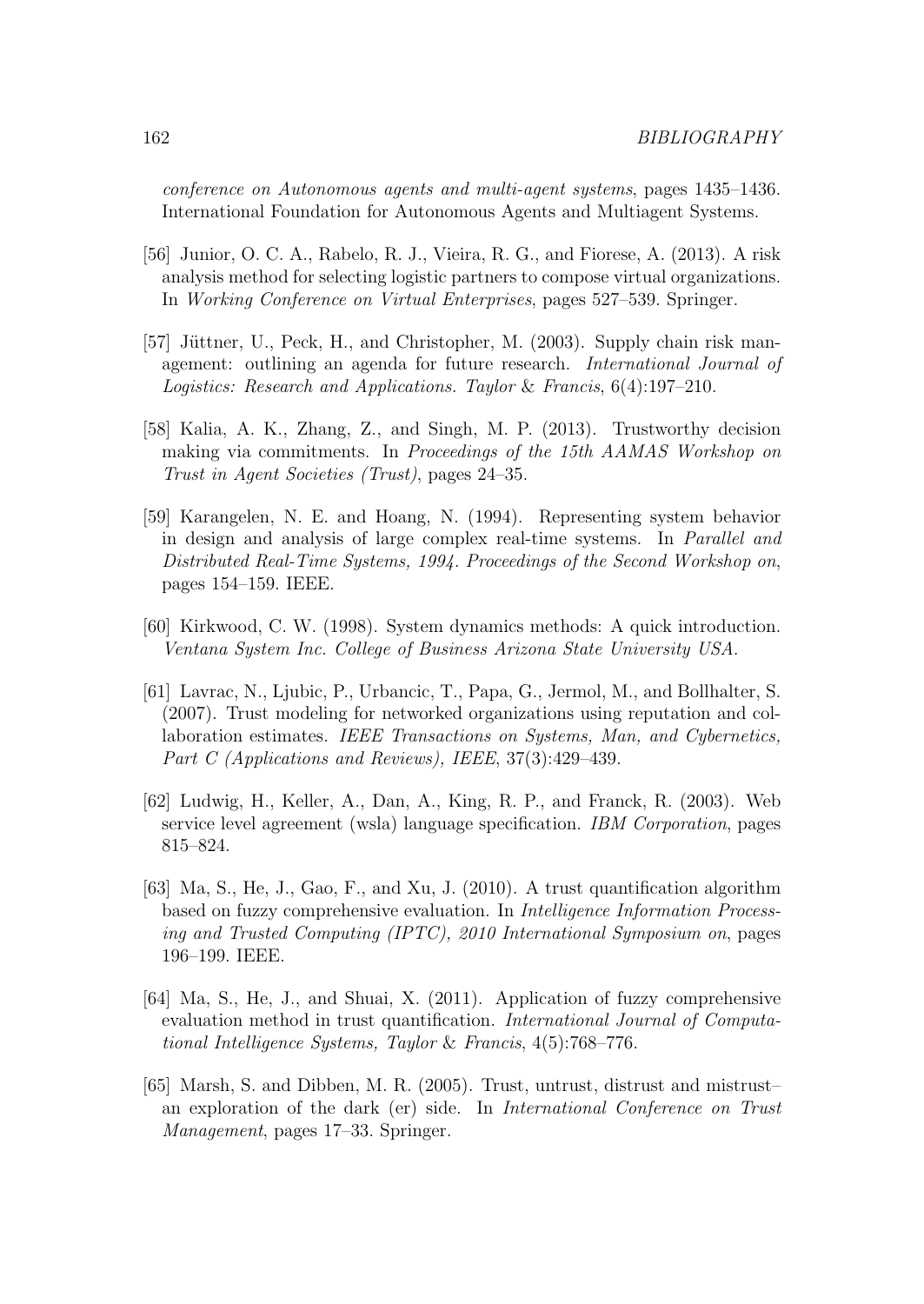- [66] McCrae, R. and Costa, P. (1996). Toward a new generation of personality theories: Theoretical contexts for the five-factor model.[in] wiggins js (ed.): The five-factor model of personality: Theoretical perspectives. Guilford, New York.
- [67] McCrae, R. R. and John, O. P. (1992). An introduction to the five-factor model and its applications. Journal of personality, Wiley Online Library, 60(2):175–215.
- [68] Meng, S. and Arbab, F. (2007). Web services choreography and orchestration in reo and constraint automata. In Proceedings of the 2007 ACM symposium on Applied computing, pages 346–353. Acm.
- [69] Msanjila, S. and Afsarmanesh, H. (2008). Trust analysis and assessment in virtual organization breeding environments. International Journal of Production Research, Taylor & Francis, 46(5):1253–1295.
- [70] Mun, J., Shin, M., and Jung, M. (2011). A goal-oriented trust model for virtual organization creation. Journal of Intelligent Manufacturing, Springer, 22(3):345–354.
- [71] Myers, I. B. (2009). Mbti basics. [http://www.myersbriggs.org/](http://www.myersbriggs.org/my-mbti-personality-type.) [my-mbti-personality-type.](http://www.myersbriggs.org/my-mbti-personality-type.)
- [72] Ngan, L. D., Kirchberg, M., and Kanagasabai, R. (2010). Review of semantic web service discovery methods. In 2010 6th World Congress on Services, pages 176–177. IEEE.
- [73] Oreg, S., Michel, A., and By, R. T. (2013). The psychology of organizational change: Viewing change from the employee's perspective. Cambridge University Press.
- [74] Panzarasa, P. and Jennings, N. R. (2001). Negotiation and joint commitments in multi-agent systems. Sozionik aktuell, 3:65–81.
- [75] Paunonen, S. V. (1998). Hierarchical organization of personality and prediction of behavior. Journal of Personality and Social Psychology, American Psychological Association, 74(2):538.
- [76] Pfleeger, S. L. and Atlee, J. M. (1998). Software engineering: theory and practice. Pearson Education India.
- [77] Røed, W., Mosleh, A., Vinnem, J. E., and Aven, T. (2009). On the use of the hybrid causal logic method in offshore risk analysis. Reliability engineering & System safety. Elsevier, 94(2):445–455.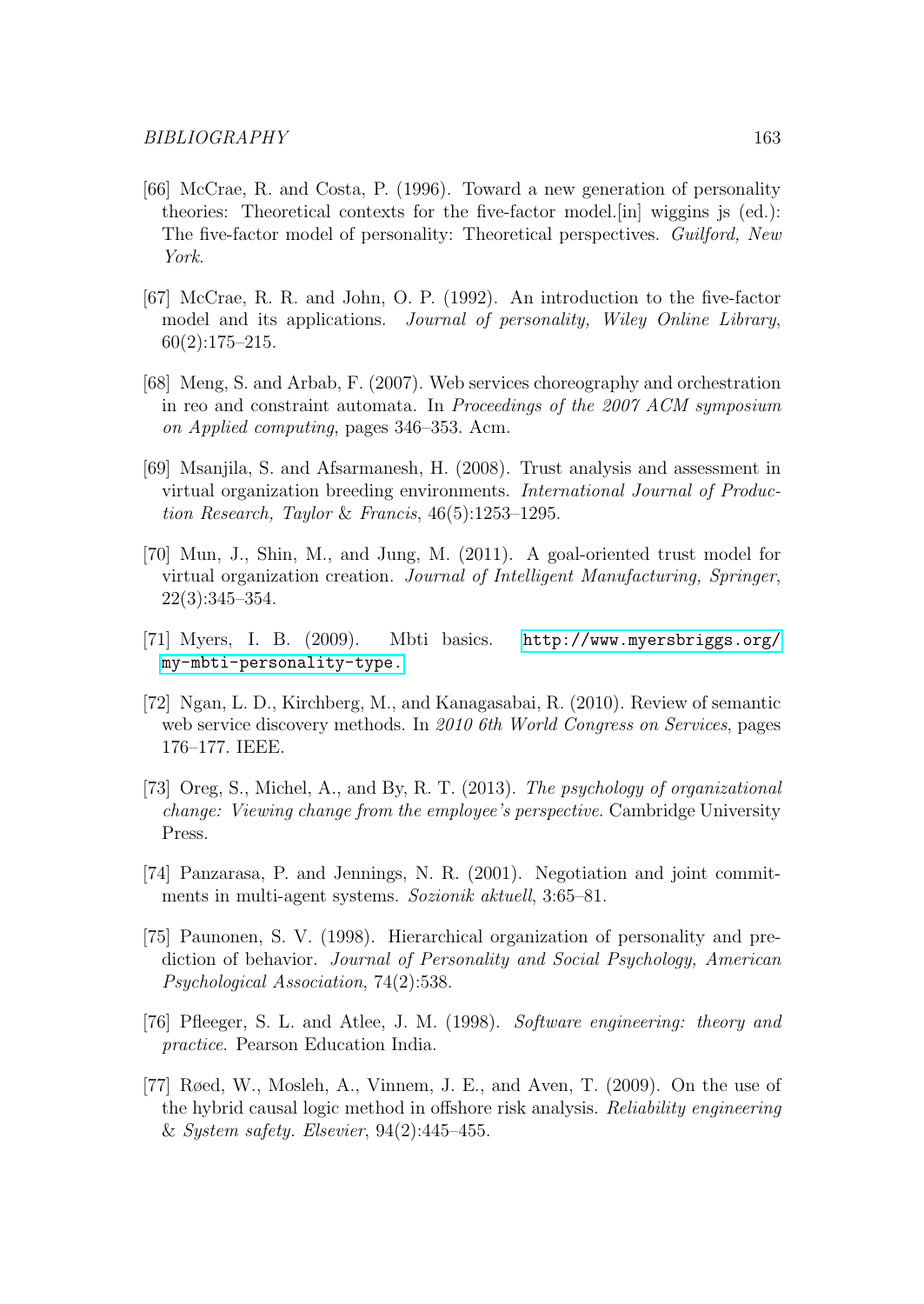- [78] Rohallah, B., Ramdane, M., and Zaidi, S. (2013). Agents and owl-s based semantic web service discovery with user preference support. *arXiv preprint* arXiv:1306.1478.
- [79] Rosas, J., Macedo, P., and Camarinha-Matos, L. M. (2011). Extended competencies model for collaborative networks. Production Planning & Control. Taylor & Francis, 22(5-6):501–517.
- [80] Rosas, J. A. d. (2008). Assessing organizations collaboration readiness: a behavioral approach. PhD thesis, Faculdade de Ciências e Tecnologia.
- [81] Ross, T. J. (2009). Fuzzy logic with engineering applications. John Wiley & Sons.
- [82] Rousseau, D. and Hayes-Roth, B. (1998). A social-psychological model for synthetic actors. In Proceedings of the second international conference on Autonomous agents, pages 165–172. ACM.
- [83] Saaty, T. L. (2004). Fundamentals of the analytic network process dependence and feedback in decision-making with a single network. *Journal of Sys*tems science and Systems engineering. Springer, 13(2):129–157.
- [84] Saaty, T. L. (2008). Decision making with the analytic hierarchy process. International journal of services sciences, Inderscience Publishers, 1(1):83–98.
- [85] Sallé, M. (2002). Electronic contract framework for contractual agents. In Conference of the Canadian Society for Computational Studies of Intelligence, pages 349–353. Springer.
- [86] Sargolzaei, M., Santini, F., Arbab, F., and Afsarmanesh, H. (2013). A tool for behaviour-based discovery of approximately matching web services. In  $In$ ternational Conference on Software Engineering and Formal Methods, pages 152–166. Springer.
- [87] Sathya, M., Dhavachelvan, P., and Vivekanandan, K. (2013). Egalitarian based negotiation model for qos based web service selection. International Journal of Engineering and Technology. Medwell Publishing, 8(2):134–142.
- [88] Schmidt, S., Steele, R., Dillon, T. S., and Chang, E. (2007). Fuzzy trust evaluation and credibility development in multi-agent systems. Applied Soft Computing, Elsevier, 7(2):492–505.
- [89] Shadi, M. and Afsarmanesh, H. (2011). Addressing behavior in collaborative networks. In Adaptation and Value Creating Collaborative Networks, 12th IFIP WG 5.5 Working Conference on Virtual Enterprises, pages 263–270. Springer.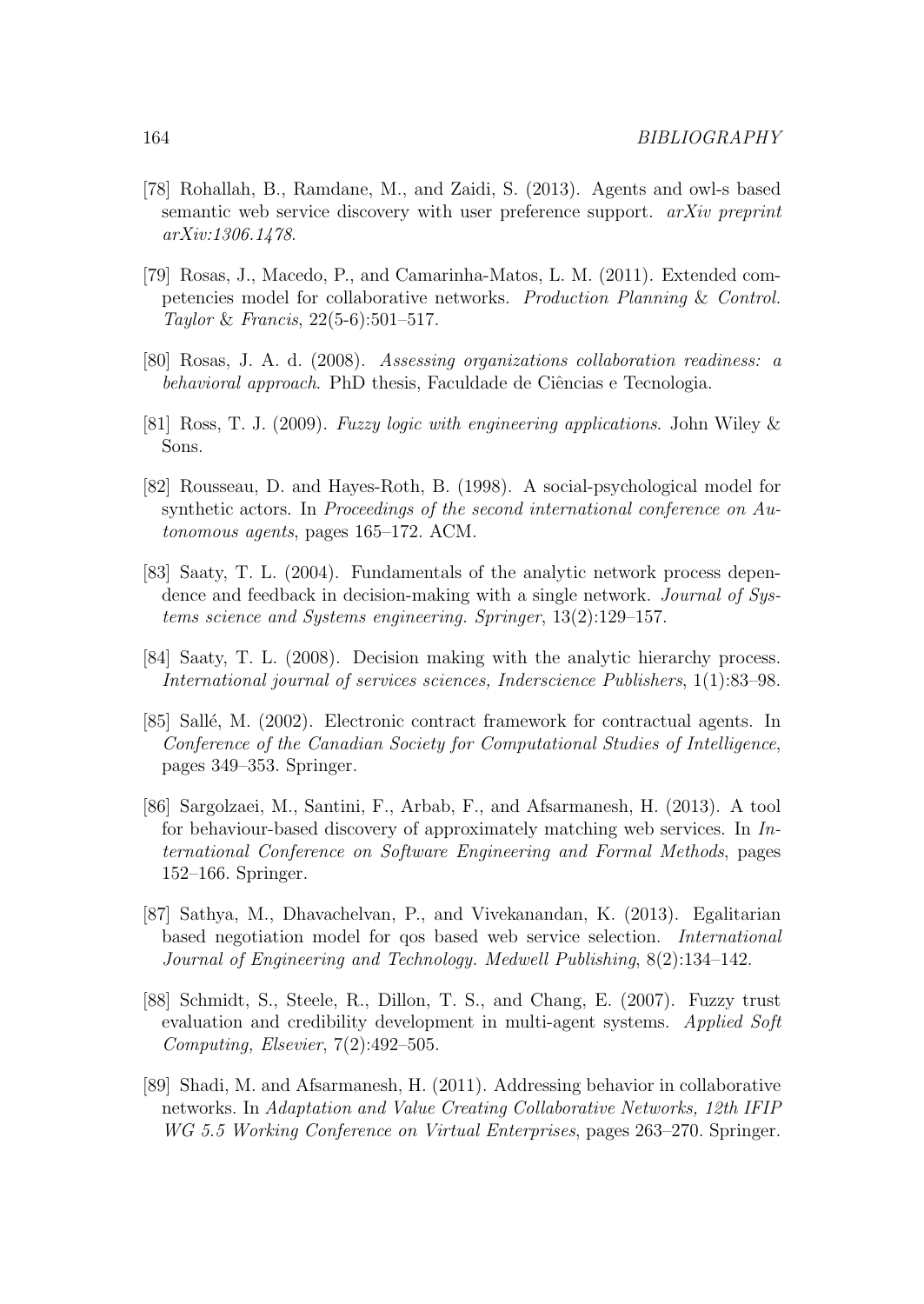- [90] Shadi, M. and Afsarmanesh, H. (2013). Behavior modeling in virtual organizations. In In Advanced Information Networking and Applications Workshops  $(WAINA)$ , pages 50–55. IEEE.
- [91] Shadi, M. and Afsarmanesh, H. (2014). Behavioral norms in virtual organizations. In Collaborative Systems for Smart Networked Environments, 15th IFIP WG 5.5 Working Conference on Virtual Enterprises, pages 48–59. Springer.
- [92] Shadi, M., Afsarmanesh, H., and Dastani, M. (2013). Agent behaviour monitoring in virtual organizations. In Enabling Technologies: Infrastructure for Collaborative Enterprises (WETICE), 2013 IEEE 22nd International Workshop on, pages 9–14. IEEE.
- [93] Straub, D. (2005). Natural hazards risk assessment using bayesian networks. Safety and Reliability of Engineering Systems and Structures. Millpress Rotterdam, pages 2535–2542.
- [94] Tinnemeier, N. A., Dastani, M., Meyer, J. C., and van der Torre, L. (2009). Programming normative artifacts with declarative obligations and prohibitions. In Web Intelligence and Intelligent Agent Technologies, 2009. WI-IAT'09. IEEE/WIC/ACM International Joint Conferences on, volume 2, pages 145– 152. IET.
- [95] Toegel, G. and Barsoux, J.-L. (2012). How to become a better leader. MIT Sloan Management Review, Massachusetts Institute of Technology, 53(3):51.
- [96] Vieira, R. G., Alves-Junior, O. C., Rabelo, R. J., and Fiorese, A. (2014). A risk analysis method to support virtual organization partners' selection. In Working Conference on Virtual Enterprises, pages 597–609. Springer.
- [97] Vose, D. (2008). Risk analysis: a quantitative guide. John Wiley & Sons.
- [98] Wang, Y. and Vassileva, J. (2007). A review on trust and reputation for web service selection. In Distributed Computing Systems Workshops, 2007. ICDCSW'07. 27th International Conference on, pages 25–25. IEEE.
- [99] Wei, D., Wang, T., Wang, J., and Bernstein, A. (2011). Sawsdl-imatcher: A customizable and effective semantic web service matchmaker. Web Semantics: Science, Services and Agents on the World Wide Web. Elsevier, 9(4):402–417.
- [100] Westphal, I., Thoben, K.-D., and Seifert, M. (2007). Measuring collaboration performance in virtual organizations. In Establishing the Foundation of Collaborative Networks, 8th IFIP WG 5.5 Working Conference on Virtual Enterprises, pages 33–42. Springer.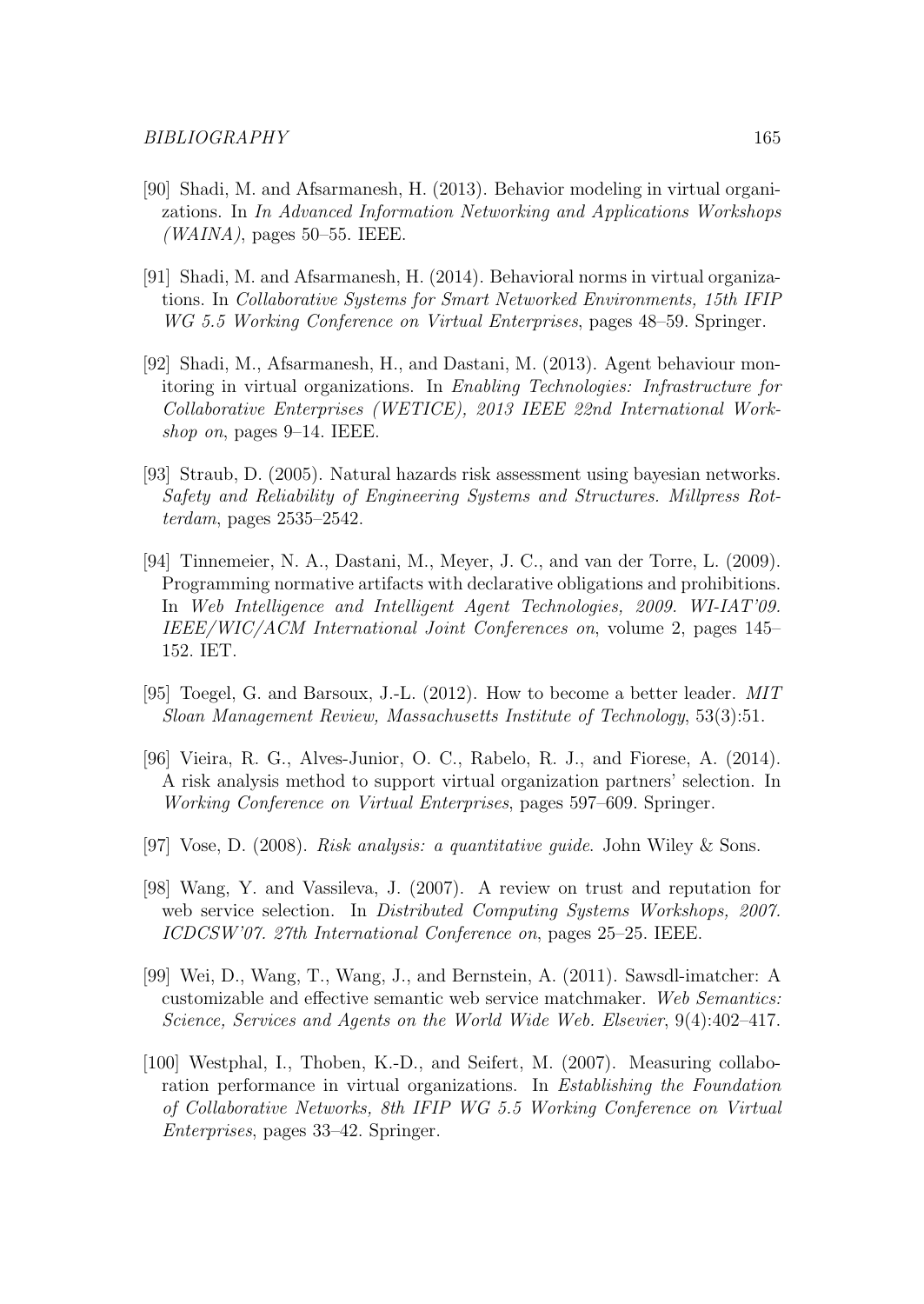- [101] Zeng, L., Benatallah, B., Ngu, A. H., Dumas, M., Kalagnanam, J., and Chang, H. (2004). Qos-aware middleware for web services composition. IEEE Transactions on software engineering. IEEE, 30(5):311–327.
- [102] Zhao, X. and Lin, Z. (2005). Modeling belief, capability and promise for cognitive agents–a modal logic approach. In International Conference on Natural Computation, pages 825–834. Springer.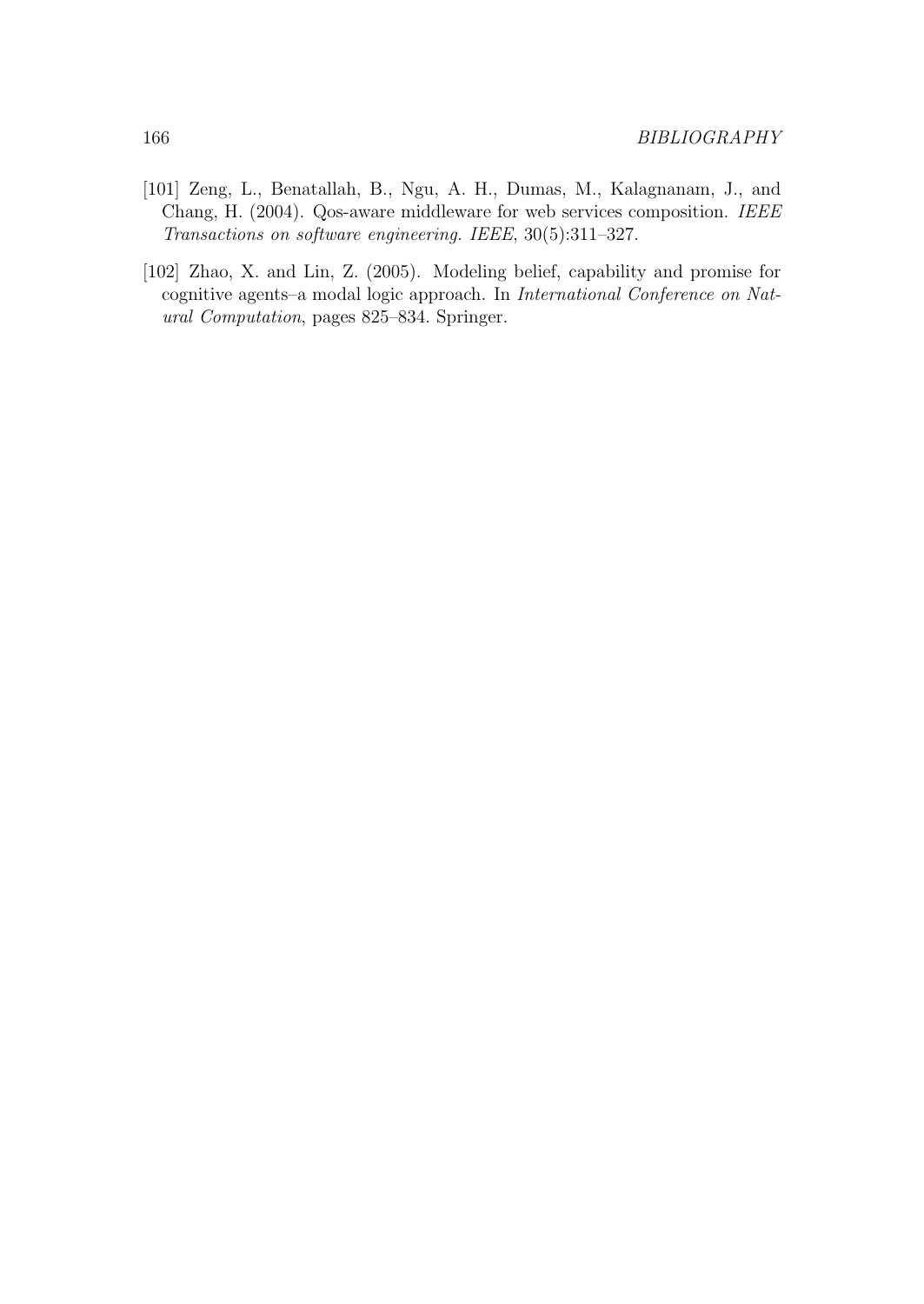### Samenvatting

Organisaties komen steeds vaker veranderingen en uitdagende situaties tegen waar ze geen invloed op hebben, en individueel lukt het ze niet om businesskansen in de markt te benutten. Daarom verschuiven de traditionele organisatiestructuren langzaam naar samenwerkingsnetwerken van organisaties (Engels: collaborative networks of organizations), waaronder Virtuele Organisaties (VO). VOs zijn voor korte termijn en doelgericht. VOs moeten op dynamische en vloeiende wijze opgericht en gevestigd kunnen worden, om in te spelen op een ontstane kans in de markt en te concurreren met grote organisaties. Het bestaan van een strategische alliantie van organisaties in een sector, die de noodzakelijke basiscondities en -mechanismen verzorgt, is een bewezen voorwaarde voor het faciliteren van dynamische creatie en succesvolle werking van VOs. Dergelijke langetermijnsamenwerkingsnetwerken, ook wel VO Breeding Environments (VBE) genoemd, zijn al in veel industrile sectoren zichtbaar.

Geanalyseerde gegevens verzameld bij samenwerkende organisaties in VOs tonen aan dat het meeste VO-falen veroorzaakt worden door gedrag van organisaties. Hieruit volgt dat naast het begrijpen en ontwerpen van welgegronde modellen voor gedrag van organisaties, er mechanismen nodig zijn om gedrag te monitoren en controle over gedrag uit te oefenen. Als een hoofdcontributie van dit proefschrift berekent onze VO Supervisory Assisting Tool (VOSAT) twee metrieken voor elke partnerorganisatie in een VBE: het historisch samenwerkingsgedrag van de partner, hoofdzakelijk berekend op basis van langetermijngedrag dat is gemonitord tijdens voorgaande VOs, en het huidig samenwerkingsgedrag van de partner, berekend op basis van gedrag ten opzichte van de vastgelegde normen in de actuele VO.

Om het historisch gedrag van een organisatie in een VBE te meten worden vier kwalitatieve gedragsdimensies meegenomen: de organisaties integriteit (Engels: integrity), moed (Engels: courage), aangenaamheid (Engels: agreeableness), en openheid (Engels: openness). Elk van deze kwaliteiten wordt gemodelleerd met een verzameling kenmerken (Engels: traits). Een kwantitatieve oorzakelijke be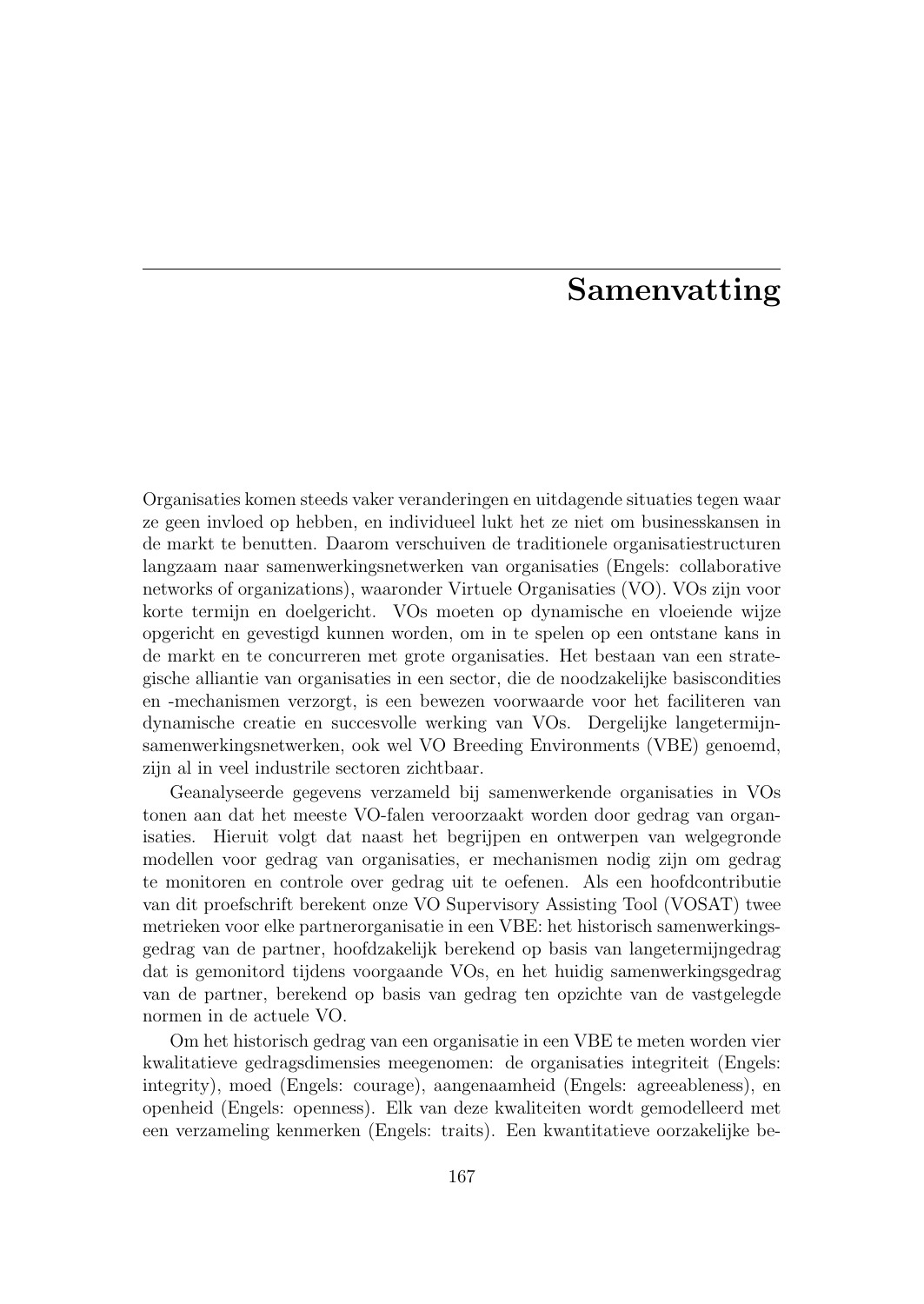nadering is vervolgens gedefinieerd om een aantal bekende omgevingsfactoren te relateren aan de kenmerken van deze vier gedragsdimensies. Uit de oorzakelijke verbanden zijn een aantal formules afgeleid, die voor elke organisatie de mate van individueel samenwerkingsgedrag (Engels: Individual Collaborative Behavior, ICB) berekenen. In onze aanpak vormt deze metriek een maatstaf in de evaluatie van de samenwerkingsbetrouwbaarheid (Engels: collaborative trustworthiness) van elke partnerorganisatie, welke nodig is tijdens de VO operation phase.

Om de kwaliteit van het huidige gedrag van een partner in een VO te behandelen, stellen we een nieuw normatief multiagentmodel voor VOs voor, waarin vier soorten gedragsnormen worden onderscheiden: (i) socio-regulatory nomen, (ii) coworking normen, (iii) committing normen, en (iv) controlling normen. Ons model heet daarom het S3C model voor de behandeling van normen. Onze aanpak voor committing normen en co-working normen leidt tot de introductie van nieuwe formalisaties en mechanismen, gebaseerd op individuele en gezamenlijke beloften tussen VO-partners. Dus, VO-partners leggen zich toe op het uitvoeren van taken op een bottom-up manier, in tegenstelling tot een VO-cordinator die taken toekent aan partners op een top-down manier. De bottom-up aanpak past veel beter bij de samenwerkingsaard van VOs, vergelijkbaar met federatieve partnerschappen tussen organisaties. Daarnaast wordt het vertrouwensniveau (Engels: trust level) van elke partner berekend op basis van de resultaten van het monitoren van socio-regulatory normen, co-working normen, en committing normen, alsmede de partners ICB. Dit wordt gedaan door middel van de AHP-fuzzy comprehensive evaluation method. De controlling normen passen drie metrieken toe gericht op het karakteriseren van VO-partners, namelijk hun vertrouwensniveau, werkdruk, en communicatieniveau. Als een van de controlling normen wordt overtreden door een VO-partner, dan wordt dat door VOSAT herkend en waarschuwt VOSAT de VO-cordinator. Een dergelijke overtreding is een risico voor het bereiken van de VO-doelen. Met deze metrieken is een Bayesiaans netwerk gecreerd om de kans op falen te meten voor elk van de geplande deeltaken, taken, deeldoelen, en het algemene doel van de VO.

Daarnaast geeft VOSAT suggesties ter ondersteuning van het maken van beslissingen omtrent mogelijke interventies in geplande taken, om VO-falen te voorkomen, samenwerking in VOs te bevorderen, en daardoor de succeskans van VOs enorm te verbeteren. Om een voorbeeld te geven, VOSAT kan een VOcordinator ondersteunen tijdens de operation phase, door een suggestie te maken voor geschikte alternatieve partners onder hen die zich aanbieden om een riskante deeltaak over te nemen. Een tweede voorbeeld van hoe VOSAT de VO-cordinator tijdens de operation phase kan ondersteunen bij het verbeteren van samenwerkingsgedrag, en daarmee de succeskans van een VO te vergroten, is door het opnemen en rangschikken van de prestaties en het samenwerkingsgedrag van VOpartners, om op basis hiervan indirect beloningen te verdelen binnen de VO. Een derde voorbeeld van hoe VOSAT de taken van de VO-cordinator faciliteert, is bij de selectie van de meest geschikte partners tijdens de formatie/creatiefase van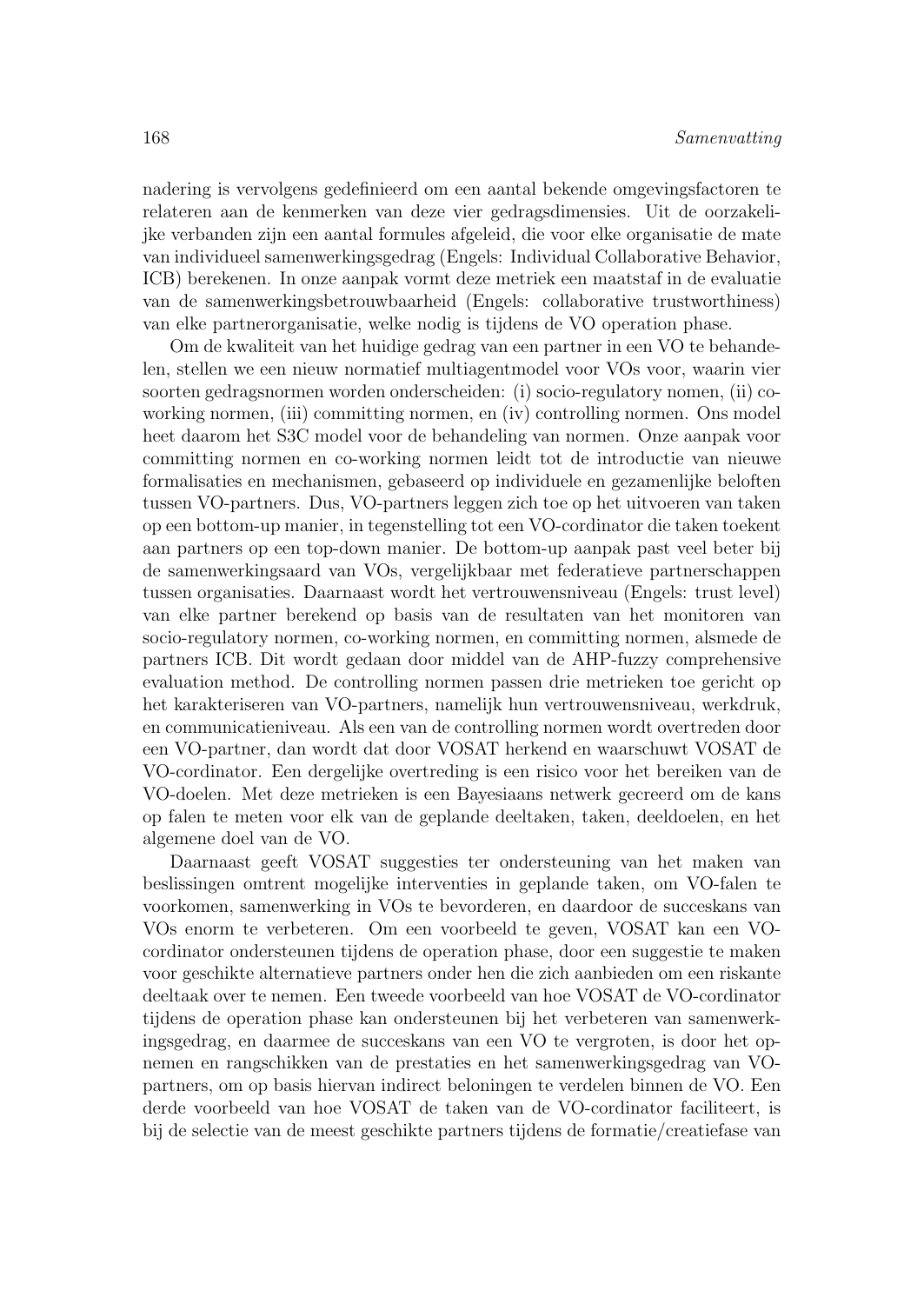#### Samenvatting 169

een VO. In dit proefschrift staat een voorbeeld van dit geval voor de VOs in de services-industrie. In dit voorbeeld wordt gedemonstreerd hoe het historisch en huidig gedrag van kandidaatpartners hun mogelijke selectie voor deelname in een nieuwe VO kan benvloeden. Dit proefschrift ontwerpt en ontwikkelt dus hulpmechanismen, -tools, en -systemen ter ondersteuning van VO-cordinators, met een toename van zowel veerkracht als succeskans van VOs als resultaat.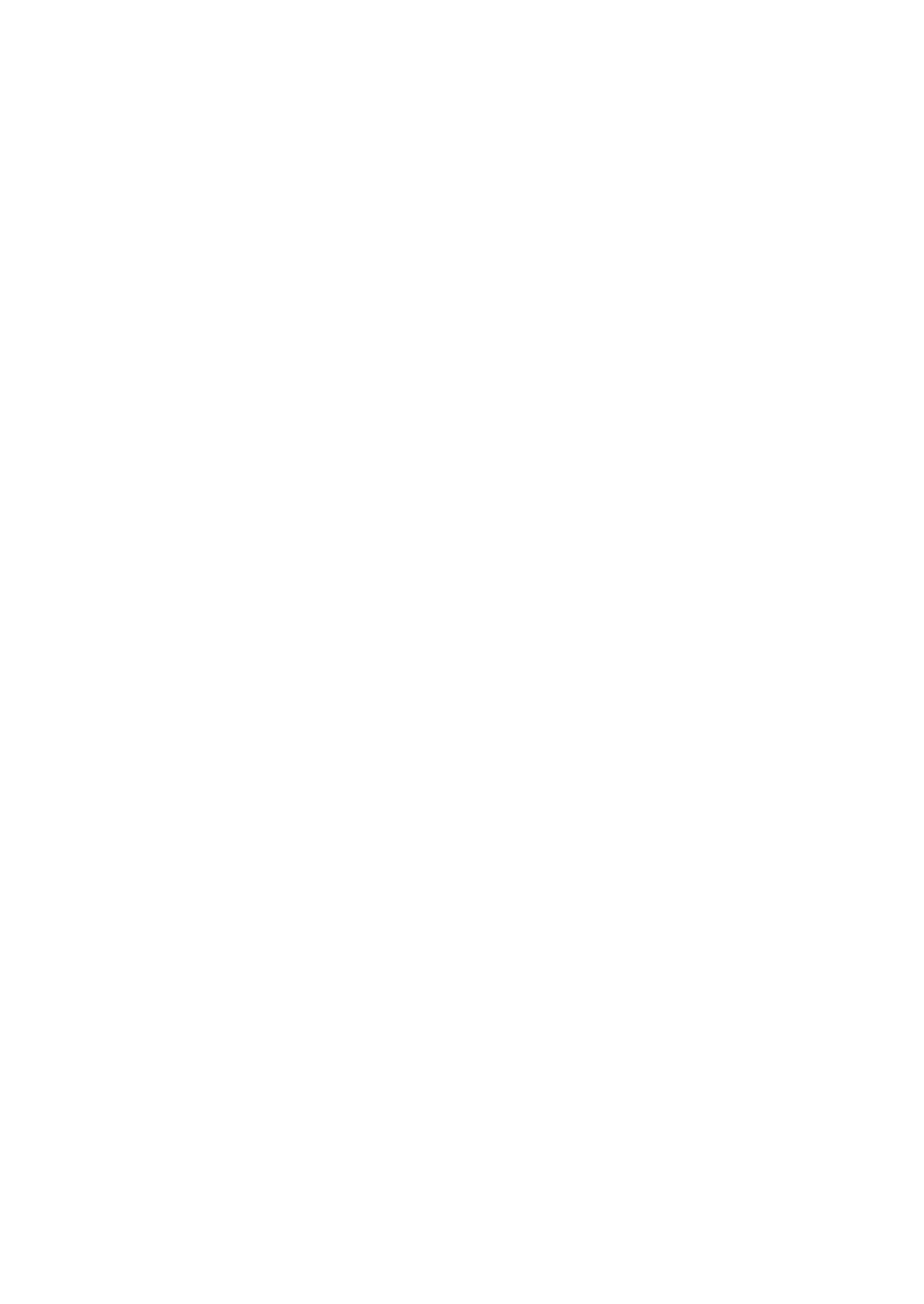## Acknowledgments

I would like to extend my sincere gratitude and appreciation to my promoter Prof. Dr. Hamideh Afsarmanesh for her great support and guidance during my PhD study, and being a friend for me. Her patience, and immense knowledge make me confident for doing my research and writing of this thesis.

I would also like to express my special thanks to my co-promoter Dr. Mehdi Dastani for all his insightful advices and stimulating discussions during my study. His scientific personality and stress-free style of collaboration have been always inspiring to me.

I would like to covey my great appreciation to my committee members, Prof. Camarinha-Matos, Prof. Meyer, Prof. Bubak, Prof. van Engers, and Prof. Groen, for agreeing to be on my committee and critically reading my thesis. I would also thank Dr. Maarten M. van Someren for critical comments during the FCN meeting discussions and Erik Hitipeuw for all his support and caring to finalize this thesis.

I am thankful to Mahdi Jaghoori and Sung-Shik Jongmans for their invaluable help to write the Samenvatting section. My special thanks also goes to my colleagues and friends, Amirhossein, Fahimeh, Gerben, Hodjat, Jafar, Masoud, Mirriam, Mohammad, Naser, Sijali, and Jochem for all the fun we have had and for their help to shape and develop ideas in my research.

Words are powerless to express my heartfelt gratitude to my lovely parents Robabeh, and Gholamhossein. I am grateful to them for their unconditional love and support. They always encourage me to do my best.

My deepest thanks and appreciation goes to my beloved husband, Mahdi, for believing in me and for giving endless support in whatever I did.

I dedicate this thesis to my little angel, Sarina, for the joyful sense of life that she gives me.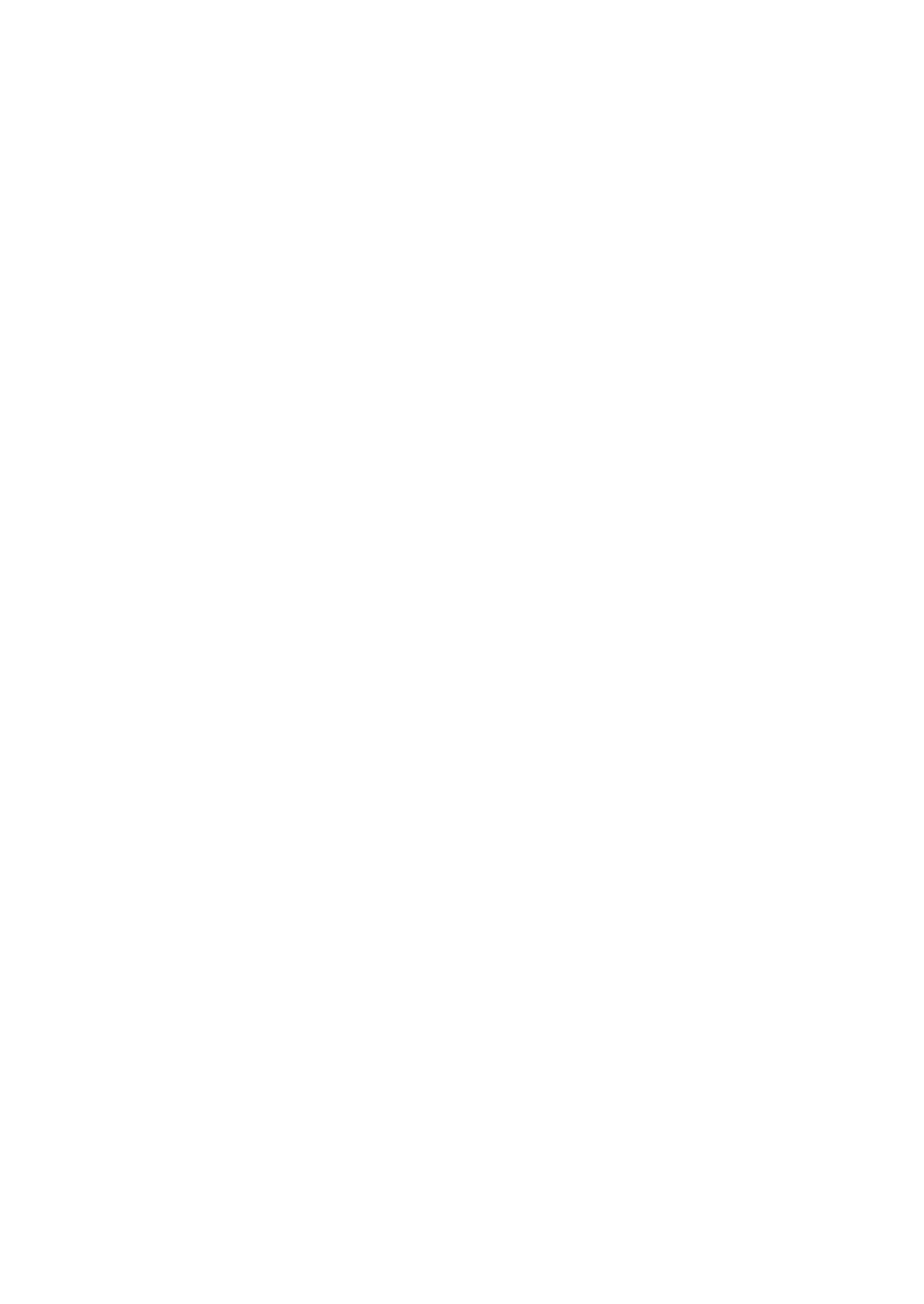# Abbreviations

| $2$ OPL     | Organization Oriented Programming Language                            |
|-------------|-----------------------------------------------------------------------|
| A           | Availability                                                          |
| AG          | Agreeableness                                                         |
| AHP         | Analytic Hierarchy Process                                            |
| ANP         | Analytic Network Process                                              |
| ARCON       | A Reference model for Collaborative Networks                          |
| <b>BDI</b>  | Beliefs, Desires and Intentions                                       |
| BN          | Bayesian Network                                                      |
| BS          | <b>Business Success</b>                                               |
| C3Q         | Capability, Cost, Conspicuity, and the Quality specification criteria |
| CA          | Creativity                                                            |
| CB          | Current Responsibility                                                |
| <b>CCCI</b> | Correlation, Commitment, Clarity, and Influence                       |
| CG          | Courage                                                               |
| СI          | Consistency Index                                                     |
| CM          | Competence                                                            |
| <b>CMR</b>  | Communication Rate                                                    |
| $\text{CN}$ | Collaborative Network                                                 |
| <b>CNOD</b> | Committing Norms Obedience Degree                                     |
| $_{\rm CO}$ | Cooperativeness                                                       |
| CoQ         | Co-work Quality                                                       |
| $\rm CP$    | Capability                                                            |
| <b>CPS</b>  | Cooperative Problem Solving                                           |
| CPT         | Conditional Probability Tables                                        |
| CR          | Conflict Resolution                                                   |
| CT          | Cooperative Traits                                                    |
| <b>DAG</b>  | Directed Acyclic Graph                                                |
| DoW         | Description of Work                                                   |
| $Endo-E$    | Endogenous Elements                                                   |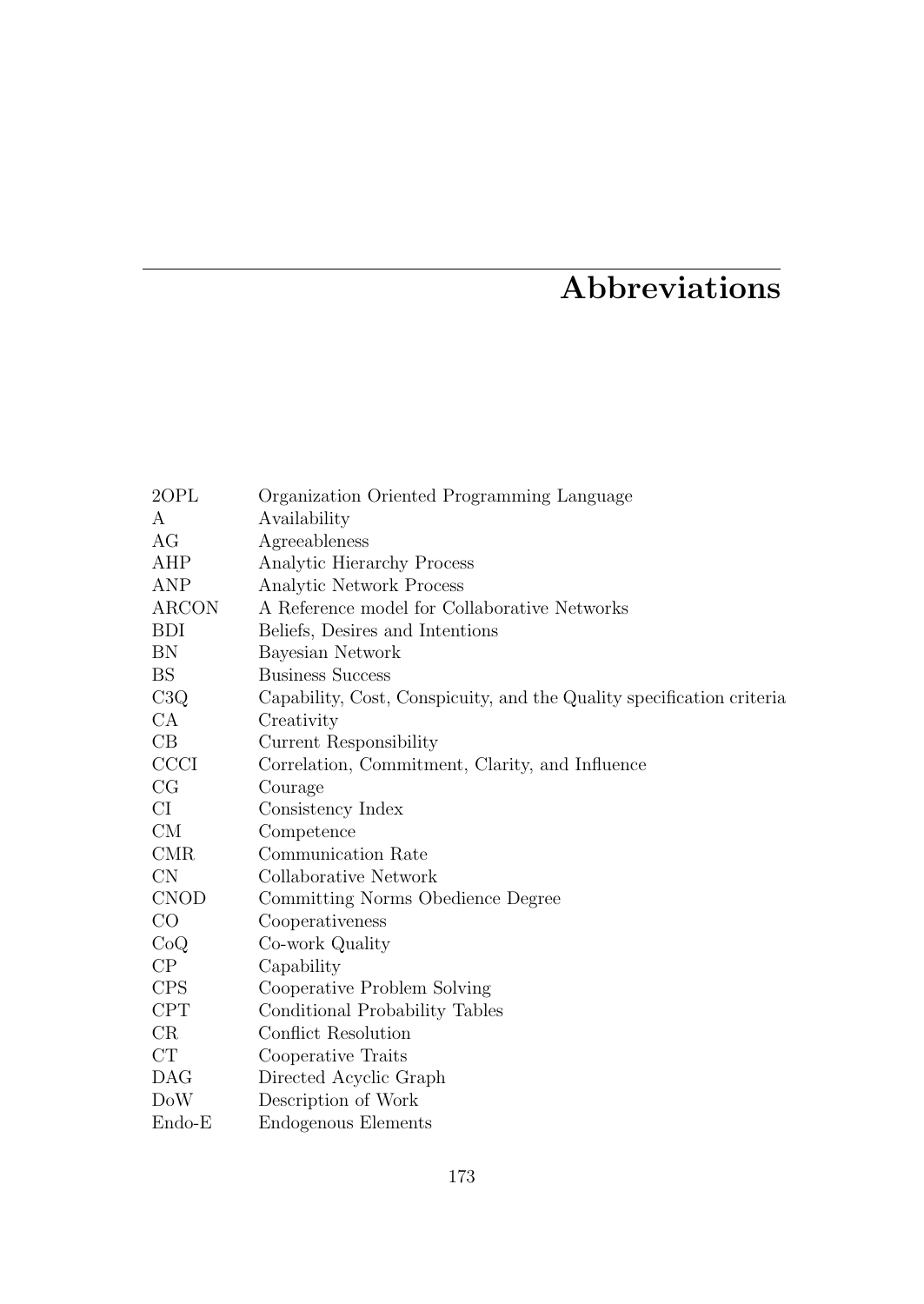| $\mathop{\hbox{\rm ES}}$ | <b>Employee Size</b>                                              |
|--------------------------|-------------------------------------------------------------------|
| <b>ETA</b>               | Event Tree Analysis                                               |
| $Exo-I$                  | Exogenous Interaction                                             |
| FA                       | Fairness                                                          |
| FB                       | Failures in Behavior                                              |
| FC                       | Others' fault Compensation                                        |
| FL                       | Flexibility                                                       |
| FQ.                      | Fulfilment of QSC                                                 |
| FT                       | Flexibility Ability                                               |
| FTA                      | Fault Tree Analysis                                               |
| GTIT                     | Goal-Task-Interdependency-Template                                |
| GTM                      | Goal-oriented Trust Model                                         |
| HCL                      | Hybrid Causal Logic                                               |
| HMDT                     | Hierarchical Multi-attribute Decision-support-based Trust estima- |
|                          | tion                                                              |
| ΗN                       | Honesty                                                           |
| HW                       | Heavy Workload                                                    |
| ICB                      | Individual Collaborative Behavior                                 |
| ICT                      | Information and Communication Technologies                        |
| П                        | Inventiveness                                                     |
| IN                       | Integrity                                                         |
| IQ                       | Influence of QSC                                                  |
| IR                       | Interaction Rate                                                  |
| IRN                      | Institutional Reality and Norms in VOs                            |
| IS                       | Intolerance to Stress                                             |
| LA                       | Leadership Ability                                                |
| LC                       | Lack of Communication                                             |
| LТ                       | Lack of Trust                                                     |
| MBTI                     | Myers-Briggs Type Indicator                                       |
| NAC                      | Norm Abidance Component                                           |
| NBO                      | Not Being Opportunistic                                           |
| ΝF                       | Not Fulfilling                                                    |
| NMAS                     | Normative Multi-agent System                                      |
| NMC                      | Norm Monitoring Component                                         |
| NMR                      | Norm Manipulating Rules                                           |
| OСI                      | Organizational Character Index                                    |
| ОE                       | Openness to new Experience                                        |
| OLA                      | Operational Level Agreement                                       |
| OWL                      | Web Ontology Language                                             |
| РA                       | Problem Avoidance                                                 |
| ΡF                       | Promise Fulfilment                                                |
| РI                       | Promise Importance                                                |
| PN                       | Punctuality                                                       |
|                          |                                                                   |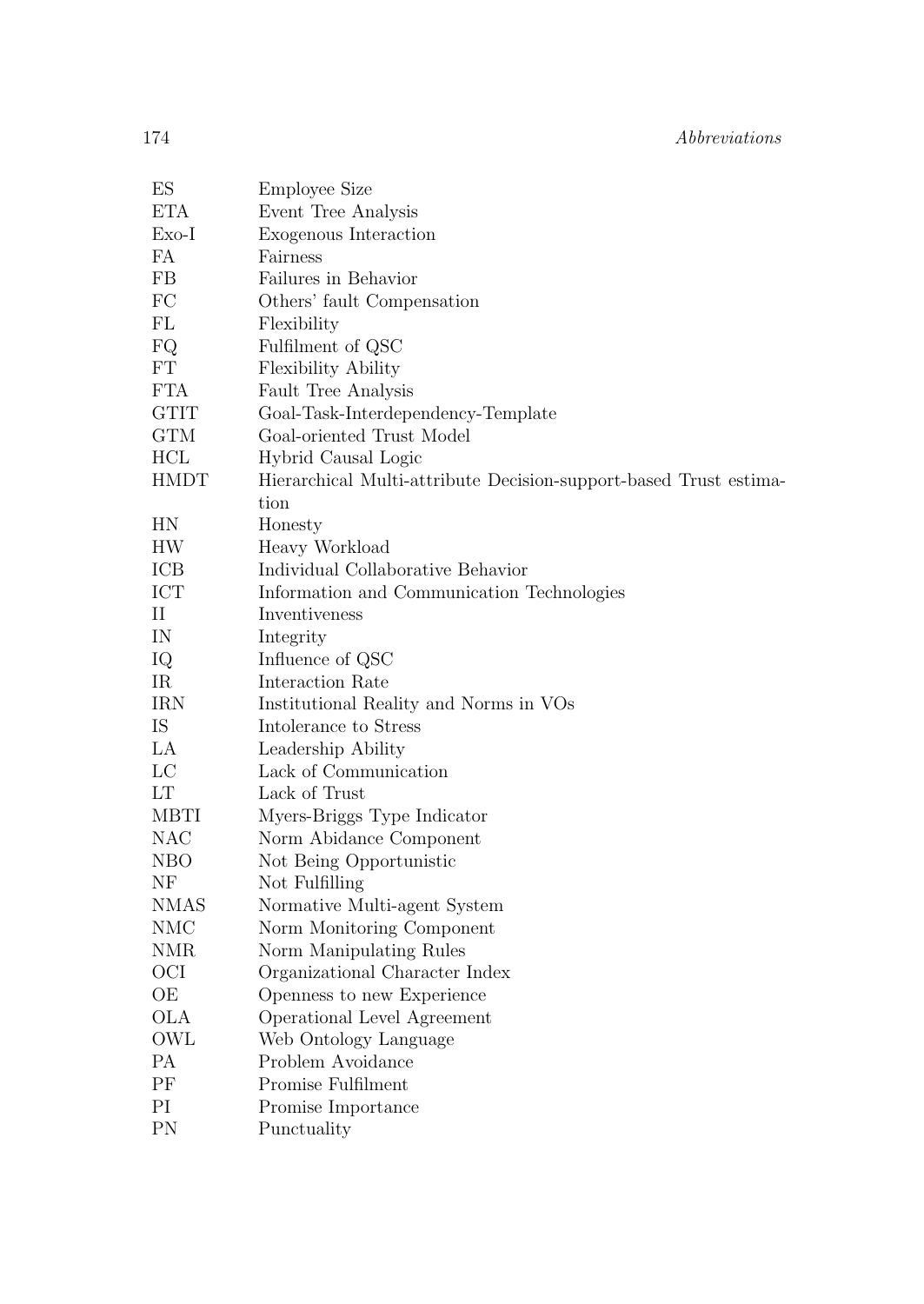| P <sub>O</sub>      | Pro-activity                                                   |
|---------------------|----------------------------------------------------------------|
| PR                  | Past Responsibilities                                          |
| PRIT                | Partner-Responsibility-Interdependency-Tree                    |
| <b>PSC</b>          | Partner Selecting Component                                    |
| PT                  | Pro-activity Ability                                           |
| QF                  | Q-Factor                                                       |
| QoS                 | Quality of Service                                             |
| QSC                 | Quality Specification Criterion                                |
| R                   | Reliability                                                    |
| RFC                 | Ratio of Failure in Communication                              |
| $\rm RI$            | Random consistency Index                                       |
| ROC                 | Ratio of work Overload Commitment                              |
| RPC                 | Risk Predicting Component                                      |
| RR                  | Reaction Rule                                                  |
| RT                  | Response Time                                                  |
| RS                  | Resource Size                                                  |
| S <sub>3</sub> C    | Socio-regulatory, Committing, Co-working and Controlling norms |
| <b>SCM</b>          | Supply Chain Management                                        |
| <b>SLA</b>          | Service Level Agreements                                       |
| <b>SMEs</b>         | Small and Medium Enterprises                                   |
| <b>SNOD</b>         | Socio-regulatory norms obedience degree                        |
| <b>SOA</b>          | Service Oriented Architecture                                  |
| SOAP                | Simple Object Access Protocol                                  |
| SOC                 | Service Oriented Computing                                     |
| SP                  | Proactively Supportive                                         |
| <b>SRA</b>          | Scientific Research on the Agriculture                         |
| T                   | Throughput                                                     |
| TEC                 | Trust Evaluating Component                                     |
| <b>TOC</b>          | Table Of Content                                               |
| $\operatorname{TR}$ | Truthfulness                                                   |
| TT                  | Trustworthiness                                                |
| <b>VBE</b>          | Virtual organizations Breeding Environment                     |
| <b>VE</b>           | Volunteering                                                   |
| VO                  | Virtual Organization                                           |
| <b>VOSAT</b>        | VO Supervisory Assisting Tool                                  |
| WOL                 | Work OverLoad                                                  |
| WP                  | Work Package                                                   |
| <b>WSDL</b>         | Web Service Description Language                               |
| <b>WSMO</b>         | Web Service Modeling Ontology                                  |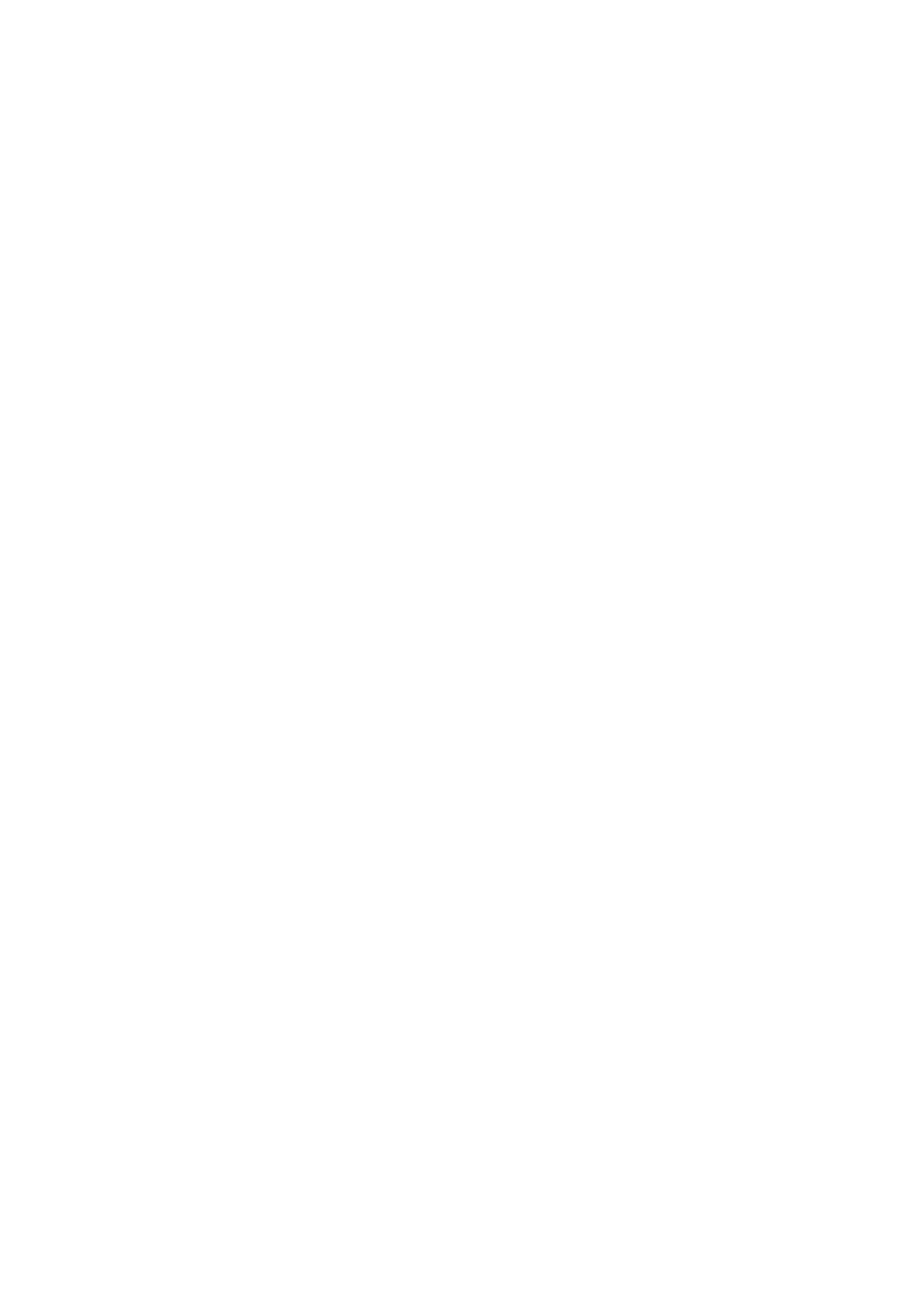## SIKS Dissertation Series

- 2017-01 Jan-Jaap Oerlemans (UL), Investigating Cybercrime.
- 2017-02 Sjoerd Timmer (UU), Designing and Understanding Forensic Bayesian Networks using Argumentation.
- 2017-03 Danil Harold Telgen (UU), Grid Manufacturing; A Cyber-Physical Approach with Autonomous Products and Reconfigurable Manufacturing Machines.
- 2017-04 Mrunal Gawade (CWI), MULTI-CORE PARALLELISM IN A COLUMN-STORE .
- 2016-01 Syed Saiden Abbas (RUN), Recognition of Shapes by Humans and Machines.
- 2016-02 Michiel Meulendijk (UU), Optimizing medication reviews through decision support: prescribing a better pill to swallow.
- 2016-03 Maya Sappelli (RUN), Knowledge Work in Context: User Centered Knowledge Worker Support.
- 2016-04 Laurens Rietveld (VU), Publishing and Consuming Linked Data.
- 2016-05 Evgeny Sherkhonov (UVA), Expanded Acyclic Queries: Containment and an Application in Explaining Missing Answers.
- 2016-06 Michel Wilson (TUD), Robust scheduling in an uncertain environment.
- 2016-07 Jeroen de Man (VU), Measuring and modeling negative emotions for virtual training.
- 2016-08 Matje van de Camp (TiU), A Link to the Past: Constructing Historical Social Networks from Unstructured Data.
- 2016-09 Archana Nottamkandath (VU), Trusting Crowdsourced Information on Cultural Artefacts.
- 2016-10 George Karafotias (VUA), Parameter Control for Evolutionary Algorithms.
- 2016-11 Anne Schuth (UVA), Search Engines that Learn from Their Users.
- 2016-12 Max Knobbout (UU), Logics for Modelling and Verifying Normative Multi-Agent Systems.
- 2016-13 Nana Baah Gyan (VU), The Web, Speech Technologies and Rural Development in West Africa - An ICT4D Approach.
- 2016-14 Ravi Khadka (UU), Revisiting Legacy Software System Modernization.
- 2016-15 Steffen Michels (RUN), Hybrid Probabilistic Logics - Theoretical Aspects, Algorithms and Experiments.
- 2016-16 Guangliang Li (UVA), Socially Intelligent Autonomous Agents that Learn from Human Reward.
- 2016-17 Berend Weel (VU), Towards Embodied Evolution of Robot Organisms.
- 2016-18 Albert Meroo Peuela (VU), Refining Statistical Data on the Web.
- 2016-19 Julia Efremova (Tu/e), Mining Social Structures from Genealogical Data.
- 2016-20 Daan Odijk (UVA), Context & Semantics in News & Web Search.
- 2016-21 Alejandro Moreno Clleri (UT), From Traditional to Interactive Playspaces: Automatic Analysis of Player Behavior in the Interactive Tag Playground.
- 2016-22 Grace Lewis (VU), Software Architecture Strategies for Cyber-Foraging Systems.
- 2016-23 Fei Cai (UVA), Query Auto Completion in Information Retrieval.
- 2016-24 Brend Wanders (UT), Repurposing and Probabilistic Integration of Data; An Iterative and data model independent approach.
- 2016-25 Julia Kiseleva (TU/e), Using Contextual Information to Understand Searching and Browsing Behavior.
- 2016-26 Dilhan Thilakarathne (VU), In or Out of Control: Exploring Computational Models to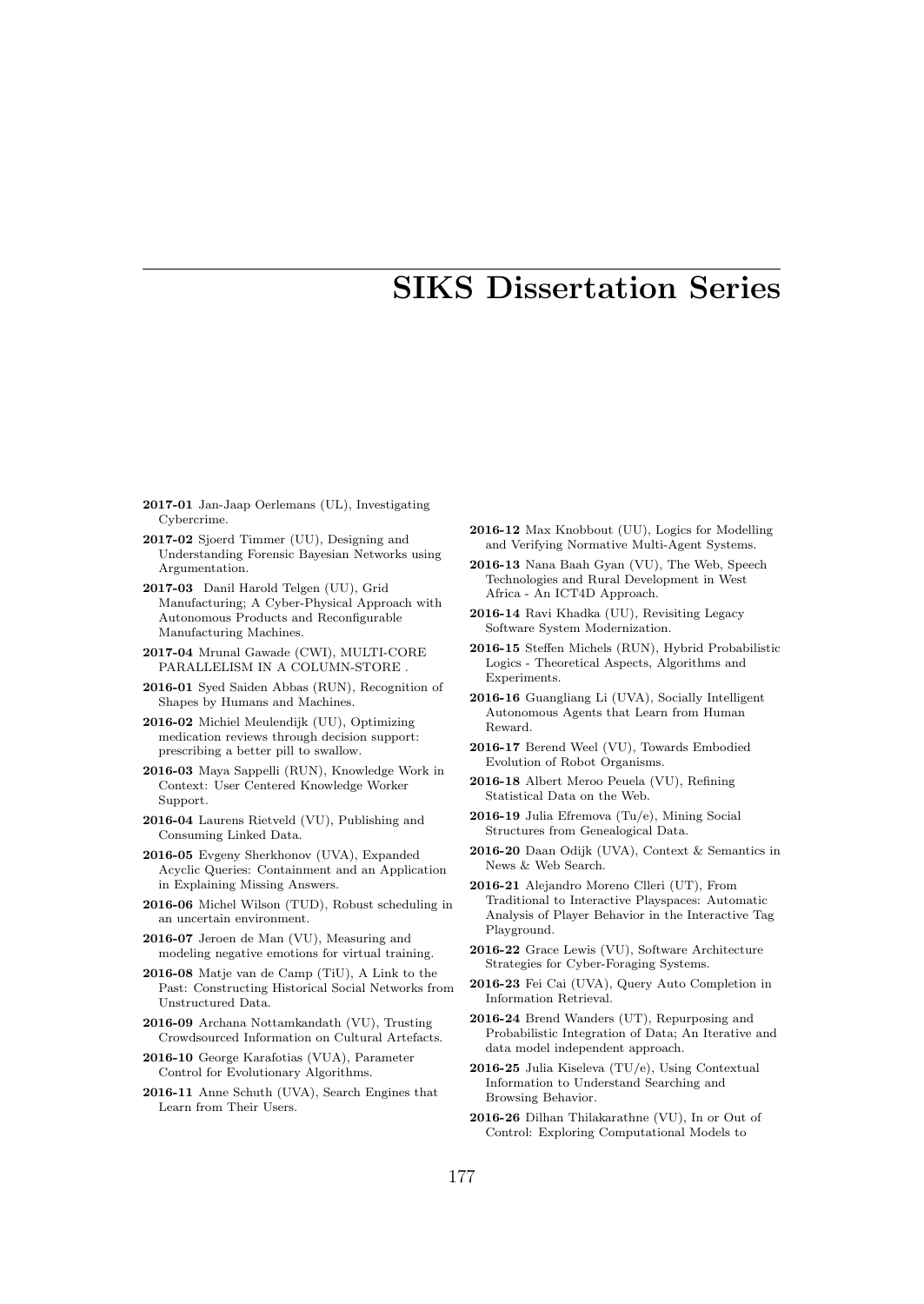Study the Role of Human Awareness and Control in Behavioural Choices, with Applications in Aviation and Energy Management Domains.

- 2016-27 Wen Li (TUD), Understanding Geo-spatial Information on Social Media.
- 2016-28 Mingxin Zhang (TUD), Large-scale Agent-based Social Simulation - A study on epidemic prediction and control.
- 2016-29 Nicolas Hning (TUD), Peak reduction in decentralised electricity systems -Markets and prices for flexible planning.
- 2016-30 Ruud Mattheij (UvT), The Eyes Have It.
- 2016-31 Mohammad Khelghati (UT), Deep web content monitoring.

2016-32 Eelco Vriezekolk (UT), Assessing Telecommunication Service Availability Risks for Crisis Organisations.

- 2016-33 Peter Bloem (UVA), Single Sample Statistics, exercises in learning from just one example.
- 2016-34 Dennis Schunselaar (TUE), Title: Configurable Process Trees: Elicitation, Analysis, and Enactment.
- 2016-35 Zhaochun Ren (UVA), Monitoring Social Media: Summarization, Classification and Recommendation.
- 2016-36 Daphne Karreman (UT), Beyond R2D2: The design of nonverbal interaction behavior optimized for robot-specific morphologies.
- 2016-37 Giovanni Sileno (UvA), Aligning Law and Action - a conceptual and computational inquiry.
- 2016-38 Andrea Minuto (UT), MATERIALS THAT MATTER - Smart Materials meet Art & Interaction Design.
- 2016-39 Merijn Bruijnes (UT), Believable Suspect Agents; Response and Interpersonal Style Selection for an Artificial Suspect.
- 2016-40 Christian Detweiler (TUD), Accounting for Values in Design.
- 2016-41 Thomas King (TUD), Governing Governance: A Formal Framework for Analysing Institutional Design and Enactment Governance.
- 2016-42 Spyros Martzoukos (UVA) , Combinatorial and Compositional Aspects of Bilingual Aligned Corpora .
- 2016-43 Saskia Koldijk (RUN), Context-Aware Support for Stress Self-Management: From Theory to Practice.
- 2016-44 Thibault Sellam (UVA), Automatic Assistants for Database Exploration.
- 2016-45 Bram van de Laar (UT), Experiencing Brain-Computer Interface Control.
- 2016-46 Jorge Gallego Perez (UT), Robots to Make you Happy.
- 2016-47 Christina Weber (UL), Real-time foresight Preparedness for dynamic innovation networks.
- 2016-48 Tanja Buttler (TUD), Collecting Lessons Learned.
- 2016-49 Gleb Polevoy (TUD), The title: Participation and Interaction in Projects. A Game-Theoretic Analysis.
- 2016-50 Yan Wang (UVT), The Bridge of Dreams: Towards a Method for Operational Performance Alignment in IT-enabled Service Supply Chains.
- 2015-01 Niels Netten (UVA), Machine Learning for Relevance of Information in Crisis Response.
- 2015-02 Faiza Bukhsh (UVT), Smart auditing: Innovative Compliance Checking in Customs Controls.
- 2015-03 Twan van Laarhoven (RUN), Machine learning for network data.
- 2015-04 Howard Spoelstra (OUN), Collaborations in Open Learning Environments.
- 2015-05 Christoph Bsch (UT), Cryptographically Enforced Search Pattern Hiding.
- 2015-06 Farideh Heidari (TUD), Business Process Quality Computation - Computing Non-Functional Requirements to Improve Business Processes.
- 2015-07 Maria-Hendrike Peetz (UVA), Time-Aware Online Reputation Analysis.
- 2015-08 Jie Jiang (TUD), Organizational Compliance: An agent-based model for designing and evaluating organizational interactions.
- 2015-09 Randy Klaassen (UT), HCI Perspectives on Behavior Change Support Systems.
- 2015-10 Henry Hermans (OUN), OpenU: design of an integrated system to support lifelong learning.
- 2015-11 Yongming Luo (TUE), Designing algorithms for big graph datasets: A study of computing bisimulation and joins.
- 2015-12 Julie M. Birkholz (VU), Modi Operandi of Social Network Dynamics: The Effect of Context on Scientific Collaboration Networks.
- 2015-13 Giuseppe Procaccianti (VU), Energy-Efficient Software.
- 2015-14 Bart van Straalen (UT), A cognitive approach to modeling bad news conversations.
- 2015-15 Klaas Andries de Graaf (VU), Ontology-based Software Architecture Documentation.
- 2015-16 Changyun Wei (UT), Cognitive Coordination for Cooperative Multi-Robot Teamwork.
- 2015-17 Andr van Cleeff (UT), Physical and Digital Security Mechanisms: Properties, Combinations and Trade-offs.
- 2015-18 Holger Pirk (CWI), Waste Not, Want Not! Managing Relational Data in Asymmetric Memories.
- 2015-19 Bernardo Tabuenca (OUN), Waste Not, Want Not! - Managing Relational Data in Asymmetric MemoriesUbiquitous Technology for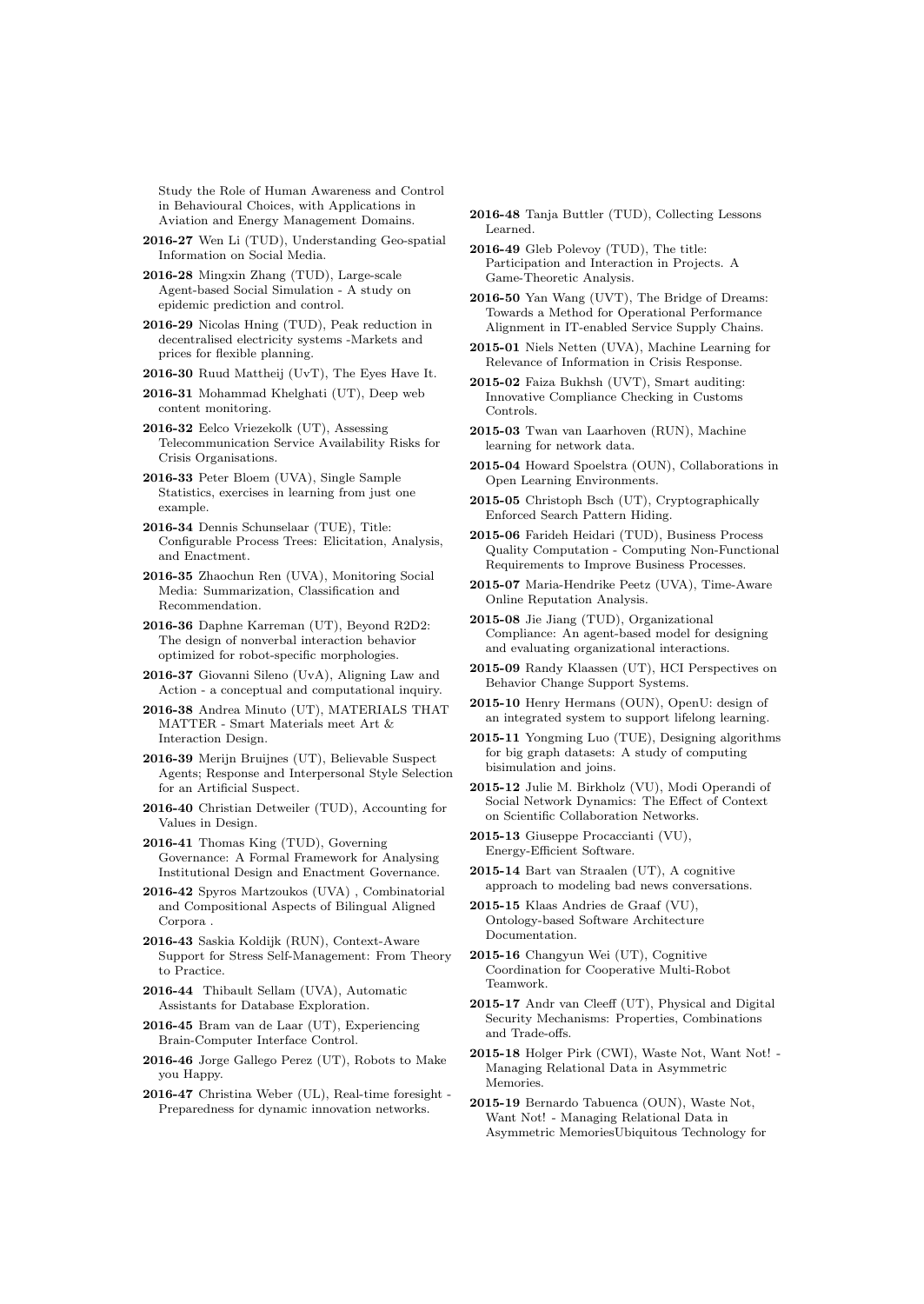Lifelong Learners.

- 2015-20 Los Vanhe (UU), Using Culture and Values to Support Flexible Coordination Using Culture and Values to Support Flexible Coordination.
- 2015-21 Sibren Fetter (OUN), Using Culture and Values to Support Flexible CoordinationUsing Peer-Support to Expand and Stabilize Online Learning.
- 2015-22 Zhemin Zhu (UT), Co-occurrence Rate Networks - Towards separate training for undirected graphical models.
- 2015-23 Luit Gazendam (VU), Using Culture and Values to Support Flexible CoordinationCataloguer Support in Cultural Heritage.
- 2015-24 Richard Berendsen (UVA), Finding People, Papers, and Posts: Vertical Search Algorithms and Evaluation.
- 2015-25 Steven Woudenberg (UU), Bayesian Tools for Early Disease Detection.
- 2015-26 Alexander Hogenboom (EUR), Sentiment Analysis of Text Guided by Semantics and Structure.
- 2015-27 Sndor Hman (CWI), Updating compressed colomn stores.
- 2015-28 Janet Bagorogoza (EUR), Knowledge Management and High Performance; The Uganda Financial Institutions Model for HPO.
- 2015-29 Hendrik Baier (UM), Monte-Carlo Tree Search Enhancements for One-Player and Two-Player Domains.
- 2015-30 Kiavash Bahreini (OU), Real-time Multimodal Emotion Recognition in E-Learning.
- 2015-31 Yakup Ko (TUD), On the robustness of Power Grids.
- 2015-32 Jerome Gard (UL), Corporate Venture Management in SMEs.
- 2015-33 Frederik Schadd (UM), Ontology Mapping with Auxiliary Resources.
- 2015-34 Victor de Graaff (UT), Gesocial Recommender Systems.
- 2015-35 Jungxao Xu (TUD), Affective Body Language of Humanoid Robots: Perception and Effects in Human Robot Interaction.
- 2014-01 Nicola Barile (UU), Studies in Learning Monotone Models from Data.
- 2014-02 Fiona Tuliyano (RUN), Combining System Dynamics with a Domain Modeling Method.
- 2014-03 Sergio Raul Duarte Torres (UT), Information Retrieval for Children: Search Behavior and Solutions.
- 2014-04 Hanna Jochmann-Mannak (UT), Websites for children: search strategies and interface design - Three studies on children's search performance and evaluation.
- 2014-05 Jurriaan van Reijsen (UU), Knowledge Perspectives on Advancing Dynamic Capability.
- 2014-06 Damian Tamburri (VU), Supporting Networked Software Development.
- 2014-07 Arya Adriansyah (TUE), Aligning Observed and Modeled Behavior.
- 2014-08 Samur Araujo (TUD), Data Integration over Distributed and Heterogeneous Data Endpoints.
- 2014-09 Philip Jackson (UVT), Toward Human-Level Artificial Intelligence: Representation and Computation of Meaning in Natural Language.
- 2014-10 Ivan Salvador Razo Zapata (VU), Service Value Networks.
- 2014-11 Janneke van der Zwaan (TUD), An Empathic Virtual Buddy for Social Support.
- 2014-12 Willem van Willigen (VU), Look Ma, No Hands: Aspects of Autonomous Vehicle Control.
- 2014-13 Arlette van Wissen (VU), Agent-Based Support for Behavior Change: Models and Applications in Health and Safety Domains.
- 2014-14 Yangyang Shi (TUD), Language Models With Meta-information.
- 2014-15 Natalya Mogles (VU), Agent-Based Analysis and Support of Human Functioning in Complex Socio-Technical Systems: Applications in Safety and Healthcare.
- 2014-16 Krystyna Milian (VU), Supporting trial recruitment and design by automatically interpreting eligibility criteria.
- 2014-17 Kathrin Dentler (VU), Computing healthcare quality indicators automatically: Secondary Use of Patient Data and Semantic Interoperability.
- 2014-18 Mattijs Ghijsen (UVA), Methods and Models for the Design and Study of Dynamic Agent Organizations.
- 2014-19 Vinicius Ramos (TUE), Adaptive Hypermedia Courses: Qualitative and Quantitative Evaluation and Tool Support.
- 2014-20 Mena Habib (UT), Named Entity Extraction and Disambiguation for Informal Text: The Missing Link.
- 2014-21 Kassidy Clark (TUD), Negotiation and Monitoring in Open Environments.
- 2014-22 Marieke Peeters (UU), Personalized Educational Games - Developing agent-supported scenario-based training.
- 2014-23 Eleftherios Sidirourgos (UVA/CWI), Space Efficient Indexes for the Big Data Era.
- 2014-24 Davide Ceolin (VU), Trusting Semi-structured Web Data.
- 2014-25 Martijn Lappenschaar (RUN), New network models for the analysis of disease interaction.
- 2014-26 Tim Baarslag (TUD), What to Bid and When to Stop.
- 2014-27 Rui Jorge Almeida (EUR), Conditional Density Models Integrating Fuzzy and Probabilistic Representations of Uncertainty.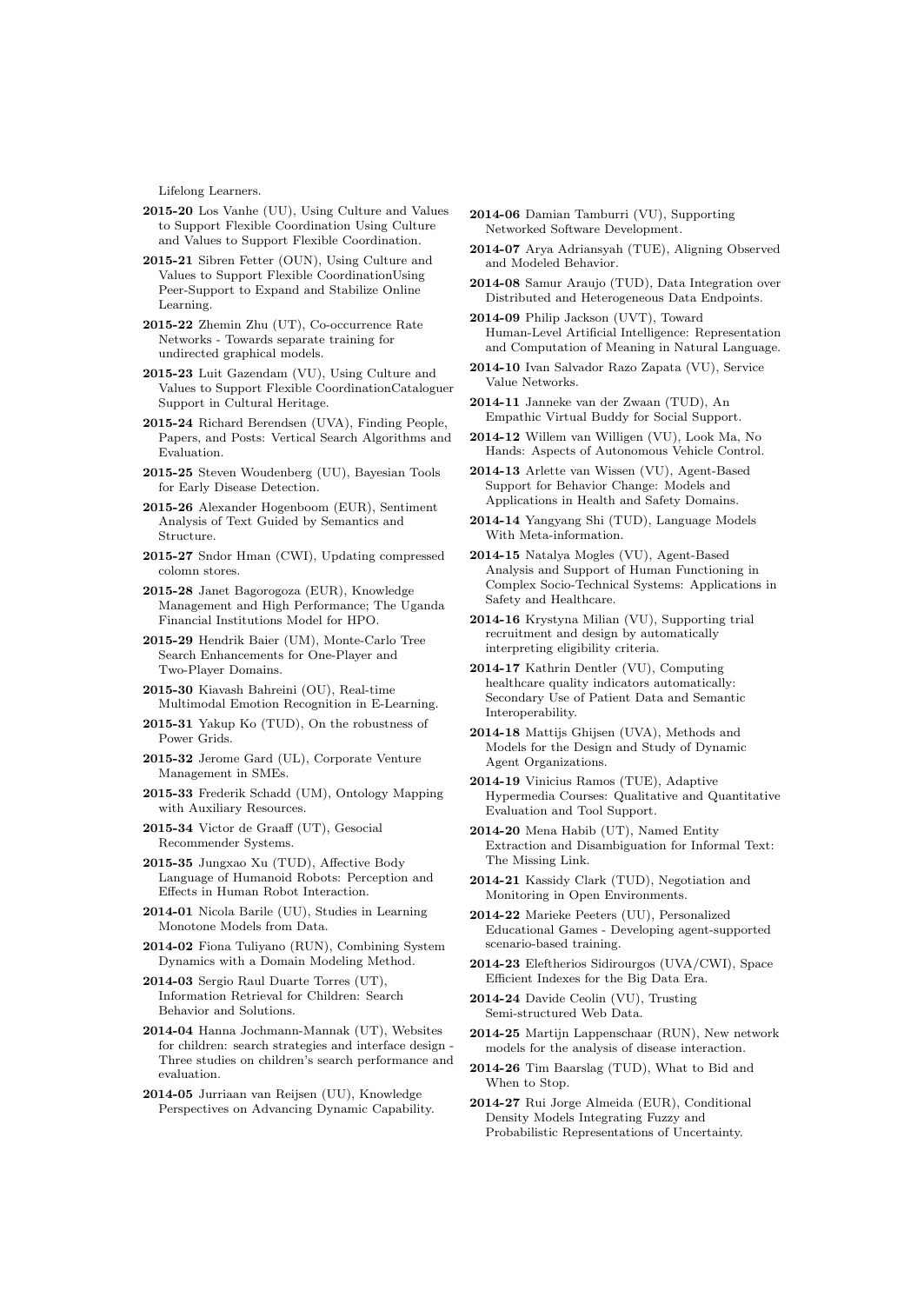- 2014-28 Anna Chmielowiec (VU), Decentralized k-Clique Matching.
- 2014-29 Jaap Kabbedijk (UU), Variability in Multi-Tenant Enterprise Software.
- 2014-30 Peter de Cock (UVT), Anticipating Criminal Behaviour.
- 2014-31 Leo van Moergestel (UU), Agent Technology in Agile Multiparallel Manufacturing and Product Support.
- 2014-32 Naser Ayat (UVA), On Entity Resolution in Probabilistic Data.
- 2014-33 Tesfa Tegegne (RUN), Service Discovery in eHealth.
- 2014-34 Christina Manteli(VU), The Effect of Governance in Global Software Development: Analyzing Transactive Memory Systems..
- 2014-35 Joost van Oijen (UU), Cognitive Agents in Virtual Worlds: A Middleware Design Approach.
- 2014-36 Joos Buijs (TUE), Flexible Evolutionary Algorithms for Mining Structured Process Models..
- 2014-37 Maral Dadvar (UT), Experts and Machines United Against Cyberbullying.
- 2014-38 Danny Plass-Oude Bos (UT), Making brain-computer interfaces better: improving usability through post-processing..
- 2014-39 Jasmina Maric (UVT), Web Communities, Immigration, and Social Capital.
- 2014-40 Walter Omona (RUN), A Framework for Knowledge Management Using ICT in Higher Education..
- 2014-41 Frederic Hogenboom (EUR), Automated Detection of Financial Events in News Text.
- 2014-42 Carsten Eijckhof (CWI/TUD), Contextual Multidimensional Relevance Models.
- 2014-43 Kevin Vlaanderen (UU), Supporting Process Improvement using Method Increments .
- 2014-44 Paulien Meesters (UVT), Intelligent Blauw. Met als ondertitel: Intelligence-gestuurde politiezorg in gebiedsgebonden eenheden..
- 2014-45 Birgit Schmitz (OUN), Mobile Games for Learning: A Pattern-Based Approach.
- 2014-46 Ke Tao (TUD), Social Web Data Analytics: Relevance, Redundancy, Diversity.
- 2014-47 Shangsong Liang (UVA), Fusion and Diversification in Information Retrieval.
- 2013-01 Viorel Milea (EUR), News Analytics for Financial Decision Support.
- 2013-02 Erietta Liarou (CWI), MonetDB/DataCell: Leveraging the Column-store Database Technology for Efficient and Scalable Stream Processing.
- 2013-03 Szymon Klarman (VU), Reasoning with Contexts in Description Logics.
- 2013-04 Chetan Yadati(TUD), Coordinating autonomous planning and scheduling.
- 2013-05 Dulce Pumareja (UT), Groupware Requirements Evolutions Patterns.
- 2013-06 Romulo Goncalves(CWI), The Data Cyclotron: Juggling Data and Queries for a Data Warehouse Audience.
- 2013-07 Giel van Lankveld (UVT), Quantifying Individual Player Differences.
- 2013-08 Robbert-Jan Merk(VU), Making enemies: cognitive modeling for opponent agents in fighter pilot simulators.
- 2013-09 Fabio Gori (RUN), Metagenomic Data Analysis: Computational Methods and Applications.
- 2013-10 Jeewanie Jayasinghe Arachchige(UVT), A Unified Modeling Framework for Service Design..
- 2013-11 Evangelos Pournaras(TUD), Multi-level Reconfigurable Self-organization in Overlay Services.
- 2013-12 Marian Razavian(VU), Knowledge-driven Migration to Services.
- 2013-13 Mohammad Safiri(UT), Service Tailoring: User-centric creation of integrated IT-based homecare services to support independent living of elderly.
- 2013-14 Jafar Tanha (UVA), Ensemble Approaches to Semi-Supervised Learning Learning.
- 2013-15 Daniel Hennes (UM), Multiagent Learning Dynamic Games and Applications.
- 2013-16 Eric Kok (UU), Exploring the practical benefits of argumentation in multi-agent deliberation.
- 2013-17 Koen Kok (VU), The PowerMatcher: Smart Coordination for the Smart Electricity Grid.
- 2013-18 Jeroen Janssens (UVT), Outlier Selection and One-Class Classification.
- 2013-19 Renze Steenhuizen (TUD), Coordinated Multi-Agent Planning and Scheduling.
- 2013-20 Katja Hofmann (UVA), Fast and Reliable Online Learning to Rank for Information Retrieval.
- 2013-21 Sander Wubben (UVT), Text-to-text generation by monolingual machine translation.
- 2013-22 Tom Claassen (RUN), Causal Discovery and Logic.
- 2013-23 Patricio de Alencar Silva(UVT), Value Activity Monitoring.
- 2013-24 Haitham Bou Ammar (UM), Automated Transfer in Reinforcement Learning.
- 2013-25 Agnieszka Anna Latoszek-Berendsen (UM), Intention-based Decision Support. A new way of representing and implementing clinical guidelines in a Decision Support System.
- 2013-26 Alireza Zarghami (UT), Architectural Support for Dynamic Homecare Service Provisioning.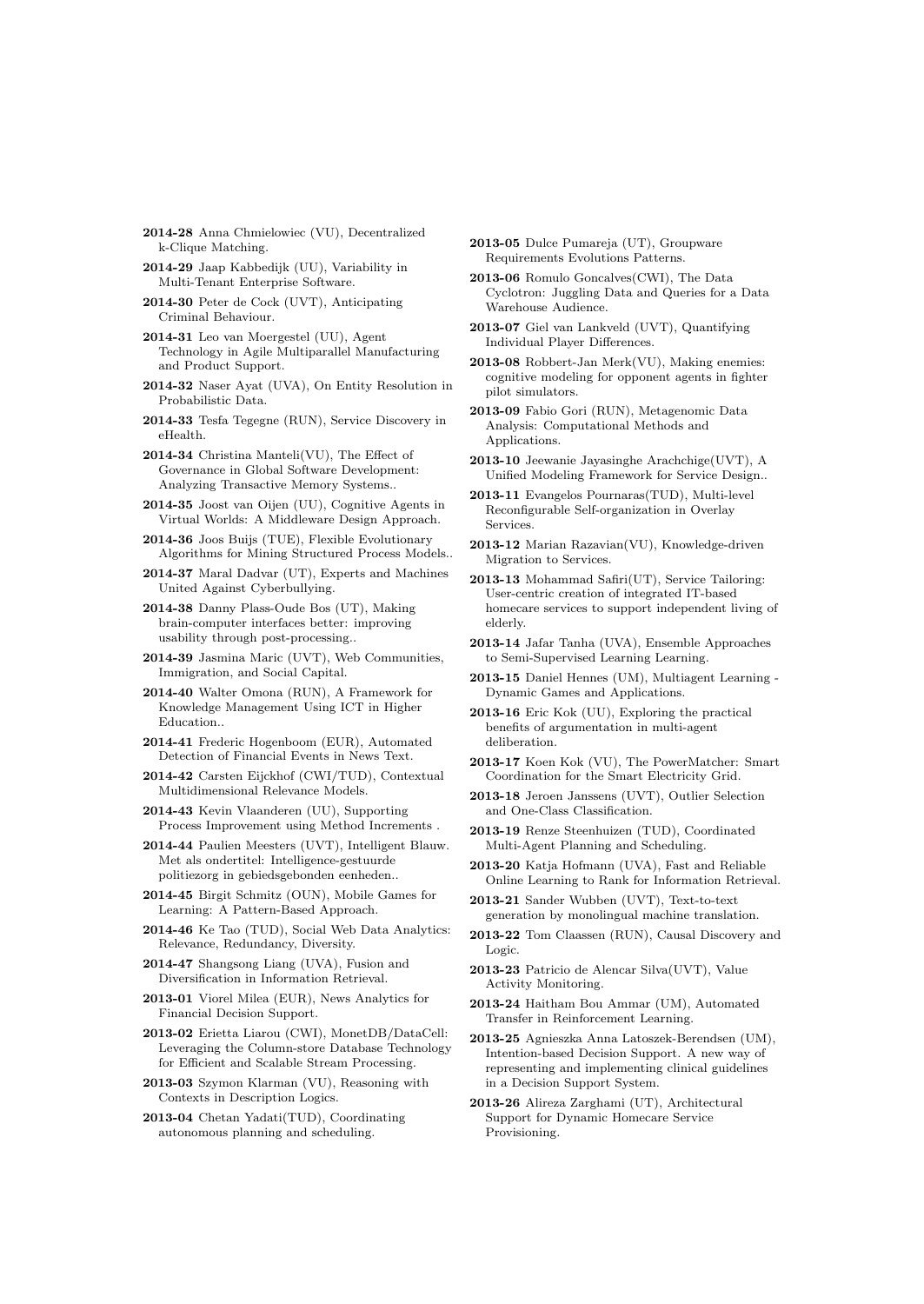- 2013-27 Mohammad Huq (UT), Inference-based Framework Managing Data Provenance.
- 2013-28 Frans van der Sluis (UT), When Complexity becomes Interesting: An Inquiry into the Information eXperience.

2013-29 Iwan de Kok (UT), Listening Heads.

- 2013-30 Joyce Nakatumba (TUE), Resource-Aware Business Process Management: Analysis and Support.
- 2013-31 Dinh Khoa Nguyen (UVT), Blueprint Model and Language for Engineering Cloud Applications.
- 2013-32 Kamakshi Rajagopal (OUN), Networking For Learning; The role of Networking in a Lifelong Learner's Professional Development.
- 2013-33 Qi Gao (TUD), User Modeling and Personalization in the Microblogging Sphere.
- 2013-34 Kien Tjin-Kam-Jet (UT), Distributed Deep Web Search.
- 2013-35 Abdallah El Ali (UVA), Minimal Mobile Human Computer Interaction.
- 2013-36 Than Lam Hoang (TUe), Pattern Mining in Data Streams.
- 2013-37 Dirk Brner (OUN), Ambient Learning Displays.
- 2013-38 Eelco den Heijer (VU), Autonomous Evolutionary Art.
- 2013-39 Joop de Jong (TUD), A Method for Enterprise Ontology based Design of Enterprise Information Systems.
- 2013-40 Pim Nijssen (UM), Monte-Carlo Tree Search for Multi-Player Games.
- 2013-41 Jochem Liem (UVA), Supporting the Conceptual Modelling of Dynamic Systems: A Knowledge Engineering Perspective on Qualitative Reasoning.
- 2013-42 Lon Planken (TUD), Algorithms for Simple Temporal Reasoning.
- 2013-43 Marc Bron (UVA), Exploration and Contextualization through Interaction and Concepts.
- 2012-01 Terry Kakeeto (UVT), Relationship Marketing for SMEs in Uganda.
- 2012-02 Muhammad Umair(VU), Adaptivity, emotion, and Rationality in Human and Ambient Agent Models.
- 2012-03 Adam Vanya (VU), Supporting Architecture Evolution by Mining Software Repositories.
- 2012-04 Jurriaan Souer (UU), Development of Content Management System-based Web Applications.
- 2012-05 Marijn Plomp (UU), Maturing Interorganisational Information Systems.
- 2012-06 Wolfgang Reinhardt (OU), Awareness Support for Knowledge Workers in Research Networks.
- 2012-07 Rianne van Lambalgen (VU), When the Going Gets Tough: Exploring Agent-based Models of Human Performance under Demanding Conditions.
- 2012-08 Gerben de Vries (UVA), Kernel Methods for Vessel Trajectories.
- 2012-09 Ricardo Neisse (UT), Trust and Privacy Management Support for Context-Aware Service Platforms.
- 2012-10 David Smits (TUE), Towards a Generic Distributed Adaptive Hypermedia Environment.
- 2012-11 J.C.B. Rantham Prabhakara (TUE), Process Mining in the Large: Preprocessing, Discovery, and Diagnostics.
- 2012-12 Kees van der Sluijs (TUE), Model Driven Design and Data Integration in Semantic Web Information Systems.
- 2012-13 Suleman Shahid (UVT), Fun and Face: Exploring non-verbal expressions of emotion during playful interactions.
- 2012-14 Evgeny Knutov(TUE), Generic Adaptation Framework for Unifying Adaptive Web-based Systems.
- 2012-15 Natalie van der Wal (VU), Social Agents. Agent-Based Modelling of Integrated Internal and Social Dynamics of Cognitive and Affective Processes..
- 2012-16 Fiemke Both (VU), Helping people by understanding them - Ambient Agents supporting task execution and depression treatment.
- 2012-17 Amal Elgammal (UVT), Towards a Comprehensive Framework for Business Process Compliance.
- 2012-18 Eltjo Poort (VU), Improving Solution Architecting Practices.
- 2012-19 Helen Schonenberg (TUE), What's Next? Operational Support for Business Process Execution.
- 2012-20 Ali Bahramisharif (RUN), Covert Visual Spatial Attention, a Robust Paradigm for Brain-Computer Interfacing.
- 2012-21 Roberto Cornacchia (TUD), Querying Sparse Matrices for Information Retrieval.
- 2012-22 Thijs Vis (UVT), Intelligence, politie en veiligheidsdienst: verenigbare grootheden?.
- 2012-23 Christian Muehl (UT), Toward Affective Brain-Computer Interfaces: Exploring the Neurophysiology of Affect during Human Media Interaction.
- 2012-24 Laurens van der Werff (UT), Evaluation of Noisy Transcripts for Spoken Document Retrieval.
- 2012-25 Silja Eckartz (UT), Managing the Business Case Development in Inter-Organizational IT Projects: A Methodology and its Application.
- 2012-26 Emile de Maat (UVA), Making Sense of Legal Text.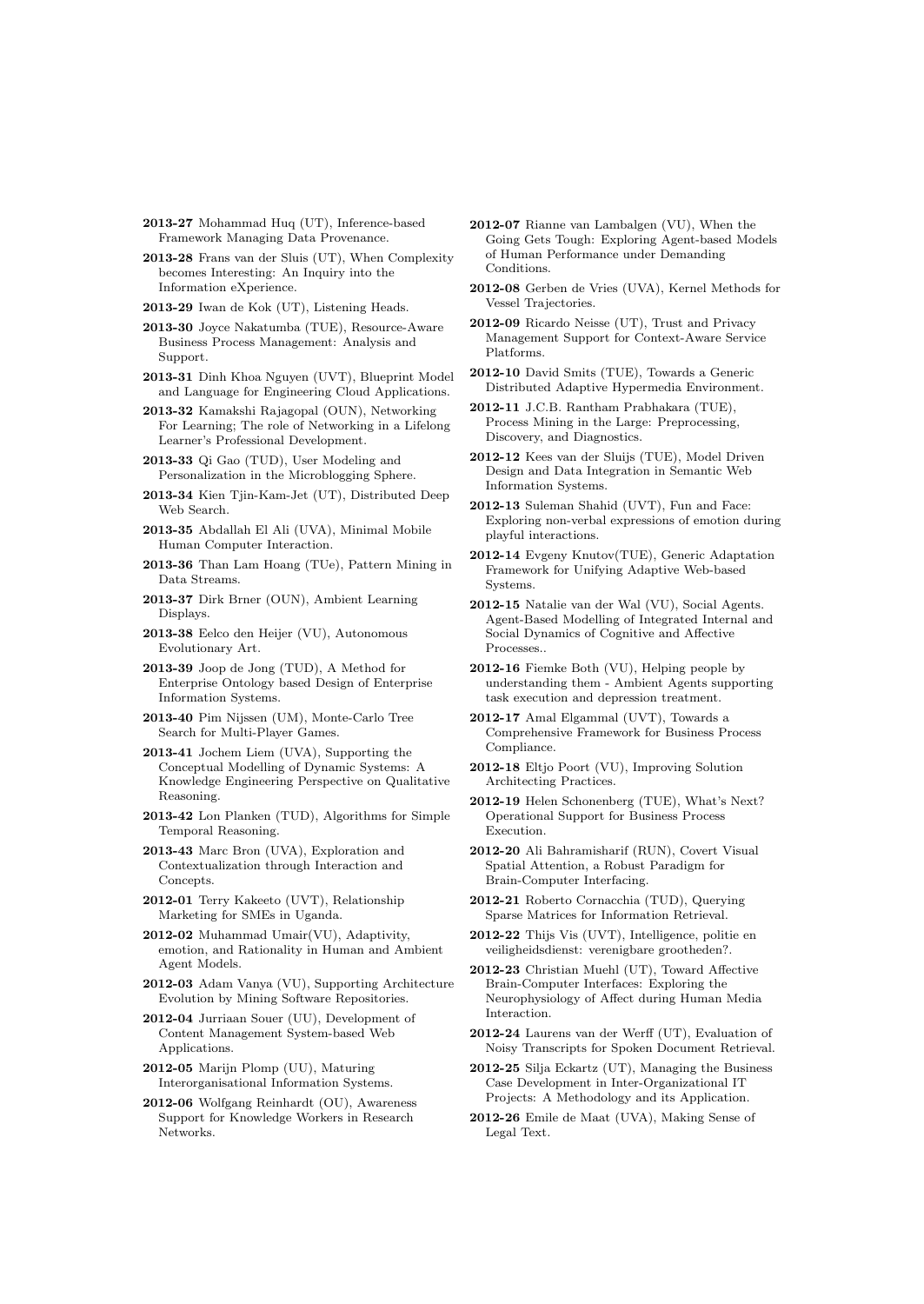- 2012-27 Hayrettin Grkk(UT), Mind the Sheep! User Experience Evaluation & Brain-Computer Interface Games.
- 2012-28 Nancy Pascall (UVT), Engendering Technology Empowering Women.
- 2012-29 Almer Tigelaar (UT), Peer-to-Peer Information Retrieval.
- 2012-30 Alina Pommeranz (TUD), Designing Human-Centered Systems for Reflective Decision Making.
- 2012-31 Emily Bagarukayo (RUN) , A Learning by Construction Approach for Higher Order Cognitive Skills Improvement, Building Capacity and Infrastructure.
- 2012-32 Wietske Visser (TUD), Qualitative multi-criteria preference representation and reasoning.
- 2012-33 Rory Sie (OUN), Coalitions in Cooperation Networks (COCOON) .
- 2012-34 Pavol Jancura (RUN), Evolutionary analysis in PPI networks and applications.
- 2012-35 Evert Haasdijk (VU), Never Too Old To Learn – On-line Evolution of Controllers in Swarmand Modular Robotics .
- 2012-36 Denis Ssebugwawo (RUN) , Analysis and Evaluation of Collaborative Modeling Processes .
- 2012-37 Agnes Nakakawa (RUN), A Collaboration Process for Enterprise Architecture Creation.
- 2012-38 Selmar Smit (VU), Parameter Tuning and Scientific Testing in Evolutionary Algorithms.
- 2012-39 Hassan Fatemi (UT), Risk-aware design of value and coordination networks.
- 2012-40 Agus Gunawan (UVT) , Information Access for SMEs in Indonesia .
- 2012-41 Sebastian Kelle (OU), Game Design Patterns for Learning.
- 2012-42 Dominique Verpoorten (OU), Reflection Amplifiers in self-regulated Learning.
- 2012-44 Anna Tordai (VU) , On Combining Alignment Techniques.
- 2012-45 Benedikt Kratz (UVT), A Model and Language for Business-aware Transactions.
- 2012-46 Simon Carter (UVA), Exploration and Exploitation of Multilingual Data for Statistical Machine Translation.
- 2012-47 Manos Tsagkias (UVA), Mining Social Media: Tracking Content and Predicting Behavior.
- 2012-48 Jorn Bakker (TUE), Handling Abrupt Changes in Evolving Time-series Data.
- 2012-49 Michael Kaisers (UM), Learning against Learning - Evolutionary dynamics of reinforcement learning algorithms in strategic interactions.
- 2012-50 Steven van Kervel (TUD) , Ontologogy driven Enterprise Information Systems Engineering .
- 2012-51 Jeroen de Jong (TUD) , Heuristics in Dynamic Sceduling; a practical framework with a case study in elevator dispatching.
- 2011-01 Botond Cseke (RUN), Variational Algorithms for Bayesian Inference in Latent Gaussian Models.
- 2011-02 Nick Tinnemeier(UU), Organizing Agent Organizations. Syntax and Operational Semantics of an Organization-Oriented Programming Language.
- 2011-03 Jan Martijn van der Werf (TUE), Compositional Design and Verification of Component-Based Information Systems.
- 2011-04 Hado Philip van Hasselt (UU), Insights in Reinforcement Learning; Formal analysis and empirical evaluation of temporal-difference learning algorithms.
- 2011-05 Bas van de Raadt (VU), Enterprise Architecture Coming of Age - Increasing the Performance of an Emerging Discipline.
- 2011-06 Yiwen Wang(TUE), Semantically-Enhanced Recommendations in Cultural Heritage.
- 2011-07 Yujia Cao (UT), Multimodal Information Presentation for High Load Human Computer Interaction.
- 2011-08 Nieske Vergunst (UU), BDI-based Generation of Robust Task-Oriented Dialogues.
- 2011-09 Tim de Jong (OU), Contextualised Mobile Media for Learning.
- 2011-10 Bart Bogaert (UVT), Cloud Content Contention.
- 2011-11 Dhaval Vyas (UT), Designing for Awareness: An Experience-focused HCI Perspective.
- 2011-12 Carmen Bratosin (TUE), Grid Architecture for Distributed Process Mining.
- 2011-13 Xiaoyu Mao (UVT), Airport under Control; Multiagent Scheduling for Airport Ground Handling .
- 2011-14 Milan Lovric(EUR), Behavioral Finance and Agent-Based Artificial Markets.
- 2011-15 Marijn Koolen (UVA), The Meaning of Structure: the Value of Link Evidence for Information Retrieval.
- 2011-16 Maarten Schadd (UM), Selective Search in Games of Different Complexity.
- 2011-17 Jiyin He (UVA), Exploring Topic Structure: Coherence, Diversity and Relatedness.
- 2011-18 Mark Ponsen (UM), Strategic Decision-Making in complex games.
- 2011-19 Ellen Rusman (OU), The Mind ' s Eye on Personal Profiles.
- 2011-20 Qing Gu (VU), Guiding service-oriented software engineering - A view-based approach.
- 2011-21 Linda Terlouw (TUD), Modularization and Specification of Service-Oriented Systems.